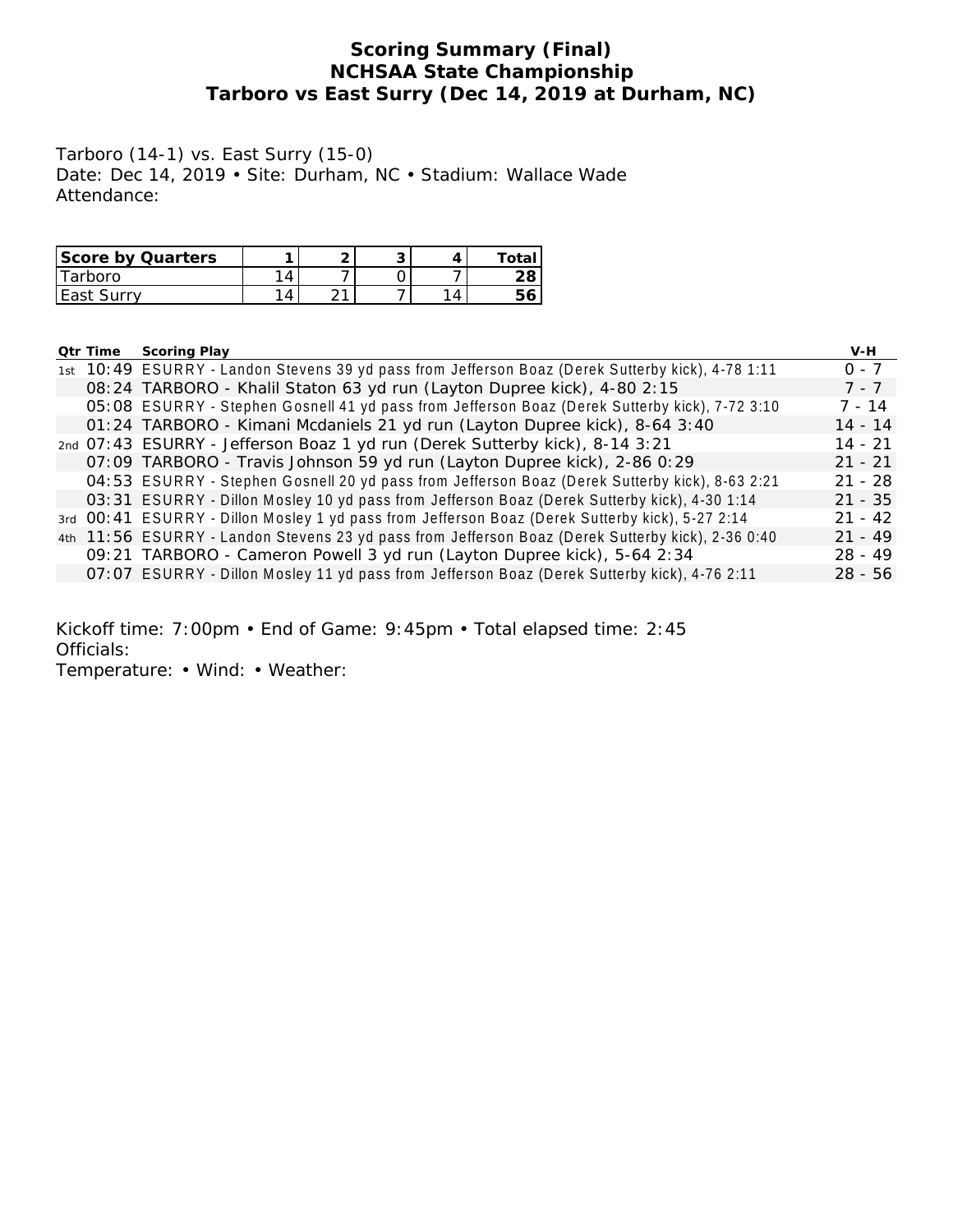# **Team Statistics (Final) NCHSAA State Championship Tarboro vs East Surry (Dec 14, 2019 at Durham, NC)**

|                                | <b>TARBORO</b> | <b>ESURRY</b>       |
|--------------------------------|----------------|---------------------|
| FIRST DOWNS                    | 11             | 29                  |
| Rushing                        | 8              | 3                   |
| Passing                        | $\overline{2}$ | 24                  |
| Penalty                        | $\mathbf{1}$   | $\overline{2}$      |
| NET YARDS RUSHING              | 242            | 28                  |
| <b>Rushing Attempts</b>        | 34             | 27                  |
| Average Per Rush               | 7.1            | 1.0                 |
| Rushing Touchdowns             | $\overline{4}$ | $\mathbf{1}$        |
| Yards Gained Rushing           | 257            | 51                  |
| Yards Lost Rushing             | 15             | 23                  |
| NET YARDS PASSING              | 103            | 478                 |
| Completions-Attempts-Int       | $2 - 4 - 0$    | $33 - 42 - 0$       |
| Average Per Attempt            | 25.8           | 11.4                |
| Average Per Completion         | 51.5           | 14.5                |
| Passing Touchdowns             | 0              | 7                   |
| <b>TOTAL OFFENSE YARDS</b>     | 345            | 506                 |
| Total offense plays            | 38             | 69                  |
| Average Gain Per Play          | 9.1            | 7.3                 |
| Fumbles: Number-Lost           | $5 - 4$        | $0 - 0$             |
| Penalties: Number-Yards        | $4 - 32$       | $5 - 35$            |
| PUNTS-YARDS                    | $1 - 48$       | $1 - 35$            |
| Average Yards Per Punt         | 48.0           | 35.0                |
| Net Yards Per Punt             | 48.0           | 29.0                |
| Inside 20                      | O              | $\Omega$            |
| 50+ Yards                      | 0              | 0                   |
| Touchbacks                     | 0              | $\mathsf{O}\xspace$ |
| Fair catch                     | 0              | 0                   |
| KICKOFFS-YARDS                 | $5 - 215$      | $9 - 350$           |
| Average Yards Per Kickoff      | 43.0           | 38.9                |
| Net Yards Per Kickoff          | 33.2           | 30.2                |
| Touchbacks                     | 0              | $\Omega$            |
| Fair Catch Yards               | $\Omega$       | $\Omega$            |
| Punt returns: Number-Yards-TD  | $1 - 6 - 0$    | $0 - 0 - 0$         |
| Average Per Return             | 6.0            | 0.0                 |
| Kickoff returns: Number-Yds-TD | $8 - 78 - 0$   | $4 - 49 - 0$        |
| Average Per Return             | 9.8            | 12.2                |
| Interceptions: Number-Yds-TD   | $0 - 0 - 0$    | $0 - 0 - 0$         |
| Fumble Returns: Number-Yds-TD  | $0 - 0 - 0$    | $0 - 0 - 0$         |
| Miscellaneous Yards            | O              | Ο                   |
| Possession Time                | 18:35          | 28:29               |
| 1st Quarter                    | 6:09           | 5:51                |
|                                | 3:55           |                     |
| 2nd Quarter                    | 3:29           | 7:09<br>8:31        |
| 3rd Quarter<br>4th Quarter     | 5:02           |                     |
| Third-Down Conversions         | 4 of 7         | 6:58                |
|                                |                | 4 of 11             |
| Fourth-Down Conversions        | $0$ of $2$     | 3 of 4              |
| Red-Zone Scores-Chances        | $1 - 2$        | 5-6                 |
| Touchdowns                     | $1 - 2$        | $5 - 6$             |
| Field goals                    | $0 - 2$        | 0-6                 |
| Sacks By: Number-Yards         | $1 - 11$       | $0 - 0$             |
| <b>PAT Kicks</b>               | 4-4            | $8 - 8$             |
| <b>Field Goals</b>             | $O-O$          | $0 - 1$             |
| Points off turnovers           | 0              | 28                  |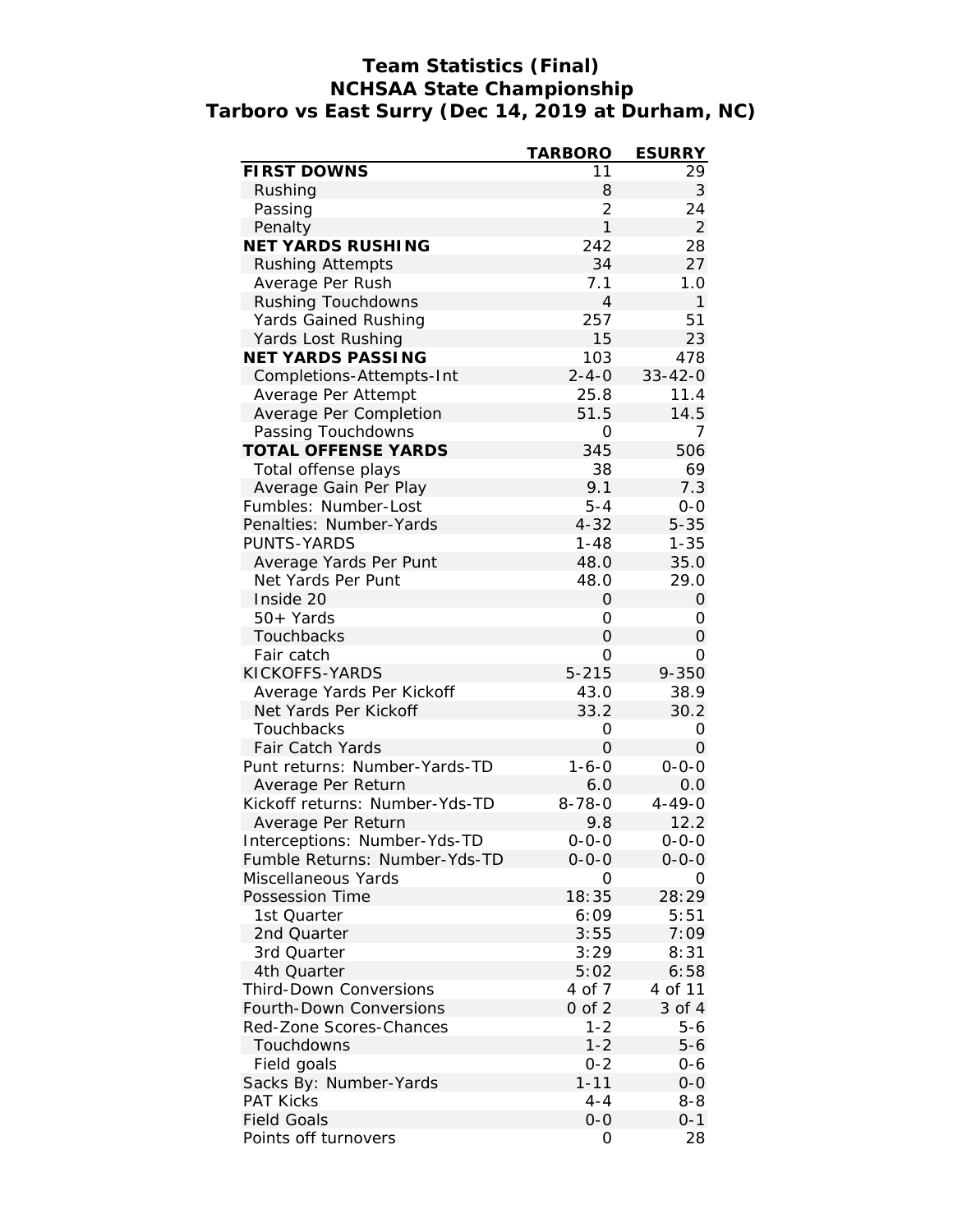# **Individual Statistics (Final) NCHSAA State Championship Tarboro vs East Surry (Dec 14, 2019 at Durham, NC)**

# **Tarboro East Surry**

| Rushing<br>Khalil Staton<br>Travis Johnson<br>Kimani Mcdaniels<br>Cameron Powell<br>Tobias Joyner<br>Totals<br>Passing<br>Kimani Mcdaniels<br>Ke'nazius Black<br>Totals | No. Gain Loss<br>Net TD<br>Lg Avg<br>78<br>2<br>76<br>63<br>7<br>1<br>10.9<br>3<br>59<br>$\mathsf O$<br>$\mathbf{1}$<br>59 19.7<br>59<br>3<br>56<br>$\mathbf{1}$<br>5.1<br>11<br>59<br>21<br>57<br>5.1<br>10<br>6<br>51<br>$\mathbf{1}$<br>27<br>3<br>4<br>4<br>0<br>0.0<br>0<br>4<br>$\overline{15}$<br>63<br>34<br>257<br>4<br>7.1<br>242<br>$C - A - I$<br>Yds TD Long Sack<br>$2 - 3 - 0$<br>103<br>$\mathsf{O}$<br>57<br>0<br>$\mathsf{O}$<br>0<br>0<br>$0 - 1 - 0$<br>$\overline{0}$<br>$\overline{0}$<br>$2 - 4 - 0$<br>103<br>57<br>$\Omega$                                                                                                                                                                                                                                                  | Rushing<br>Quincy Smith<br>Elijah Wright<br>Hoyt Bullington<br>Benji Gosnell<br>Stephen Gosnell<br><b>Dillon Mosley</b><br>Rommie Speaks<br>Jefferson Boaz<br>Totals<br>Passing<br>Jefferson Boaz<br>Totals | No. Gain Loss<br>Net<br>Avg<br>TD<br>La<br>5<br>18<br>8<br>3.6<br>18<br>0<br>0<br>5<br>5<br>10<br>3<br>7<br>1.4<br>0<br>$\overline{c}$<br>7<br>0<br>7<br>3.5<br>6<br>0<br>$\overline{2}$<br>1<br>0<br>1<br>0<br>1<br>0.5<br>4<br>3<br>3<br>$\overline{2}$<br>0<br>0<br>0.0<br>$\overline{2}$<br>$\overline{4}$<br>$\overline{4}$<br>4<br>0<br>0<br>0.0<br>$\overline{2}$<br>$\Omega$<br>$-2$<br>$-2.0$<br>1<br>$\mathbf{O}$<br>$\mathbf{O}$<br>$-3$<br>8<br>11<br>$\boldsymbol{6}$<br>$-0.5$<br>6<br>1<br>51<br>23<br>$\overline{28}$<br>1<br>$\overline{8}$<br>27<br>1.0<br>Yds TD Long<br>Sack<br>$C - A - I$<br>$33 - 42 - 0$<br>478<br>$\overline{7}$<br>46<br>1<br>$\overline{7}$<br>478<br>46<br>$\mathbf{1}$<br>$33 - 42 - 0$ |
|-------------------------------------------------------------------------------------------------------------------------------------------------------------------------|-------------------------------------------------------------------------------------------------------------------------------------------------------------------------------------------------------------------------------------------------------------------------------------------------------------------------------------------------------------------------------------------------------------------------------------------------------------------------------------------------------------------------------------------------------------------------------------------------------------------------------------------------------------------------------------------------------------------------------------------------------------------------------------------------------|-------------------------------------------------------------------------------------------------------------------------------------------------------------------------------------------------------------|--------------------------------------------------------------------------------------------------------------------------------------------------------------------------------------------------------------------------------------------------------------------------------------------------------------------------------------------------------------------------------------------------------------------------------------------------------------------------------------------------------------------------------------------------------------------------------------------------------------------------------------------------------------------------------------------------------------------------------------|
| Receiving<br>Ke'nazius Black<br>Totals                                                                                                                                  | No. Yards<br>TD<br>Long<br>$\overline{2}$<br>103<br>$\mathbf{O}$<br>57<br>$\overline{2}$<br>$\overline{57}$<br>$\overline{O}$<br>103                                                                                                                                                                                                                                                                                                                                                                                                                                                                                                                                                                                                                                                                  | Receiving<br>Stephen Gosnell<br>Landon Stevens<br><b>Dillon Mosley</b><br>Benji Gosnell<br>Quincy Smith<br>Elijah Wright<br>Totals                                                                          | Yards<br>TD<br>No.<br>Long<br>13<br>$\overline{2}$<br>206<br>46<br>$\overline{2}$<br>179<br>39<br>10<br>3<br>42<br>11<br>6<br>2<br>24<br>12<br>0<br>1<br>26<br>26<br>0<br>1<br>1<br>0<br>$\mathbf{1}$<br>$\overline{7}$<br>33<br>478<br>46                                                                                                                                                                                                                                                                                                                                                                                                                                                                                           |
| Punting<br>Layton Dupree<br>Totals                                                                                                                                      | Yds<br>Avg Long<br>In20<br>No.<br>TВ<br>48<br>48<br>$\mathbf 0$<br>48.0<br>$\overline{0}$<br>1<br>$\overline{0}$<br>$\overline{0}$<br>1<br>48<br>48.0<br>48                                                                                                                                                                                                                                                                                                                                                                                                                                                                                                                                                                                                                                           | Punting<br>Jefferson Boaz<br>Totals                                                                                                                                                                         | Yds<br>Avg Long<br>In20<br>ΤB<br>No.<br>35<br>35.0<br>35<br>1<br>0<br>0<br>$\overline{35}$<br>35.0<br>$\overline{35}$<br>1<br>$\overline{O}$<br>$\Omega$                                                                                                                                                                                                                                                                                                                                                                                                                                                                                                                                                                             |
| Returns<br>Ke'nazius Black<br>Cameron Powell<br>Micah Taylor<br>Jalen Razor<br>Khalil Staton<br>Kimani Mcdaniels<br>Totals                                              | Punt<br>Kickoff<br>Intercept<br>Lg No Yds<br>Lg No Yds<br>No Yds<br>Lg<br>6<br>0<br>6<br>0<br>$\overline{O}$<br>$\mathbf 0$<br>1<br>0<br>0<br>$\mathsf{O}\xspace$<br>3<br>22<br>14<br>$\mbox{O}$<br>0<br>0<br>0<br>0<br>$\overline{7}$<br>$\mathsf{O}\xspace$<br>1<br>$\overline{7}$<br>$\mathbf 0$<br>$\mathsf O$<br>0<br>0<br>0<br>$\overline{2}$<br>$\overline{2}$<br>0<br>$\mathbf{O}$<br>$\mathbf 0$<br>1<br>$\mathbf{O}$<br>$\mathbf 0$<br>$\mathbf 0$<br>$\mathbf 0$<br>16<br>16<br>$\mathbf 0$<br>O<br>0<br>1<br>$\mathbf{O}$<br>$\mathbf{O}$<br>$\overline{2}$<br>31<br>22<br>$\overline{O}$<br>$\mathsf O$<br>$\mathsf{O}$<br>$\mathsf O$<br>$\mathsf{O}$<br>0<br>$\overline{0}$<br>8<br>$\overline{78}$<br>$\mathbf{1}$<br>6<br>$\boldsymbol{6}$<br>22<br>$\overline{O}$<br>$\overline{O}$ | Returns<br>Landon Stevens<br>Quincy Smith<br>Stephen Gosnell<br>Totals                                                                                                                                      | Punt<br>Kickoff<br>Intercept<br>Lg No Yds<br>Lg $No$ Yds<br>No Yds<br>Lg<br>$\mathbf 0$<br>$\mathbf 0$<br>$\mathbf 0$<br>12<br>12<br>1<br>0<br>0<br>0<br>$\mathbf{1}$<br>9<br>9<br>$\mathsf O$<br>$\mathbf 0$<br> 0 <br>$\overline{0}$<br>$\mathbf 0$<br>$\mathbf 0$<br>28<br>21<br>$\mathbf 0$<br>$\overline{O}$<br>$\mathbf 0$<br>$\overline{O}$<br>2<br>$\mathbf 0$<br>0<br>$\Omega$<br>49<br>$\overline{0}$<br>$\Omega$<br> 0 <br>$\overline{4}$<br>21<br>$\mathbf 0$<br>$\Omega$                                                                                                                                                                                                                                                |
| Field goals                                                                                                                                                             | Time<br>Dist<br>Result<br>Qtr                                                                                                                                                                                                                                                                                                                                                                                                                                                                                                                                                                                                                                                                                                                                                                         | Field goals<br>Derek Sutterby                                                                                                                                                                               | Time<br>Dist<br>Qtr<br>Result<br>37 yards<br>2nd<br>11:50<br>Missed                                                                                                                                                                                                                                                                                                                                                                                                                                                                                                                                                                                                                                                                  |
| Kickoffs<br>Layton Dupree                                                                                                                                               | No. Yards<br>Avg<br>TB<br>$\overline{OB}$<br>5<br>215<br>43.0<br>$\Omega$<br>0                                                                                                                                                                                                                                                                                                                                                                                                                                                                                                                                                                                                                                                                                                                        | <b>Kickoffs</b><br>Derek Sutterby                                                                                                                                                                           | No. Yards<br>Avg<br>TВ<br>$\overline{OB}$<br>9<br>350<br>38.9<br>0<br>$\Omega$                                                                                                                                                                                                                                                                                                                                                                                                                                                                                                                                                                                                                                                       |
| All-purpose<br>Ke'nazius Black<br>Khalil Staton<br>Kimani Mcdaniels<br>Cameron Powell                                                                                   | PR<br>Run<br>Rcv<br>KR<br>IR<br>Total<br>103<br>0<br>0<br>6<br>0<br>109<br>92<br>76<br>$\mathsf{O}$<br>16<br>$\mathsf O$<br>$\mathsf O$<br>31<br>56<br>$\mathsf{O}\xspace$<br>$\mathsf O$<br>87<br>0<br>22<br>51<br>$\overline{O}$<br>$\overline{O}$<br>$\mathsf{O}$<br>73                                                                                                                                                                                                                                                                                                                                                                                                                                                                                                                            | All-purpose<br>Stephen Gosnell<br>Landon Stevens<br>Quincy Smith<br><b>Dillon Mosley</b>                                                                                                                    | <b>PR</b><br>Run<br>Rcv<br>KR<br>IR<br>Total<br>$\mathsf O$<br>206<br>28<br>0<br>$\mathbf 0$<br>234<br>$\mathsf{O}\xspace$<br>179<br>12<br>191<br>$\mathbf 0$<br>$\mathsf O$<br>18<br>26<br>9<br>$\mathsf O$<br>$\mathsf O$<br>53<br>42<br>$\overline{O}$<br>$\Omega$<br>$\Omega$<br>$\mathbf{O}$<br>42                                                                                                                                                                                                                                                                                                                                                                                                                              |

FUMBLES: Tarboro-Kimani Mcdaniels 2-1; Khalil Staton 1-1; Ke'nazius Black 1-1; Jalen Razor 1-1. East Surry-None.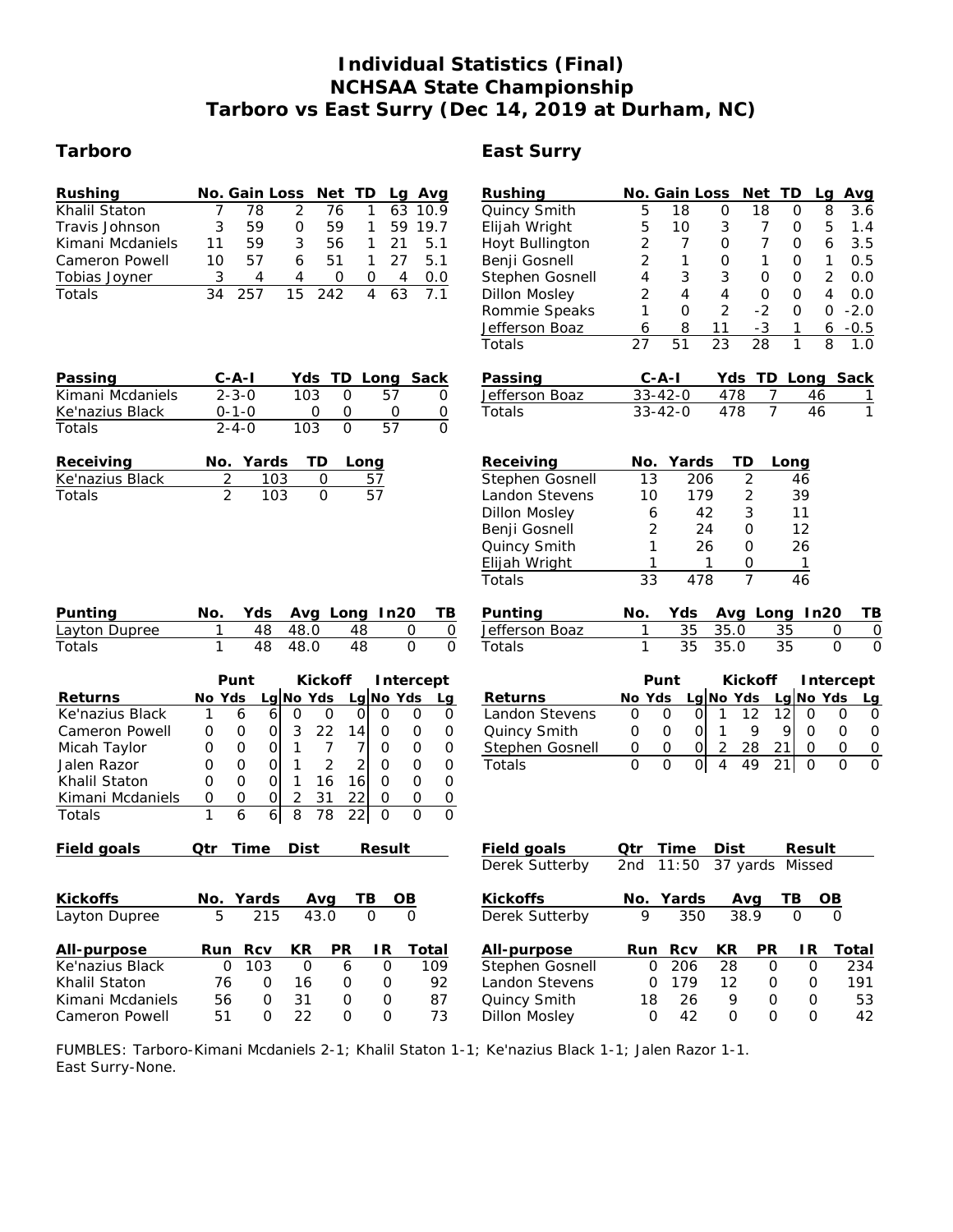#### **Defensive Statistics (Final) NCHSAA State Championship Tarboro vs East Surry (Dec 14, 2019 at Durham, NC)**

| #  | Tarboro                | Solo           |                     |                 | Ast Total Sacks-Yds      | TFL-Yds    |                          | FF FR-Yds | Int-Yds BrUp |                          | <b>Blks</b>              | QBH            |
|----|------------------------|----------------|---------------------|-----------------|--------------------------|------------|--------------------------|-----------|--------------|--------------------------|--------------------------|----------------|
|    | 50 Christian Harrison  | 4              | 4                   | 8               | $1.0 - 11$               | $3.5 - 16$ |                          |           |              |                          |                          |                |
| 7  | Jaquarius Williams     | $\overline{4}$ | $\overline{2}$      | 6               |                          |            |                          |           |              |                          |                          |                |
|    | 17 Micah Taylor        | 3              | 3                   | 6               |                          | $1.0 - 3$  |                          |           |              |                          |                          |                |
|    | 60 Q'davion Barnes     | 5              | $\overline{O}$      | 5               |                          | $1.0 - 2$  |                          |           |              |                          |                          |                |
| 9  | Javarious Silver       | $\overline{4}$ | 1                   | 5               |                          |            | ä,                       |           |              |                          |                          |                |
| 1  | Khalil Staton          | 3              | $\mathbf{1}$        | 4               |                          |            |                          |           |              |                          |                          |                |
|    | 11 Ja'viyes Massenburg | $\overline{2}$ | $\overline{2}$      | 4               |                          | $0.5 - 2$  |                          |           |              |                          | ٠                        |                |
|    | 2 Clay Craddock        | 3              | $\overline{O}$      | 3               |                          |            |                          |           |              |                          |                          |                |
| 3  | <b>Cameron Powell</b>  | 1              | 2                   | 3               | $\overline{\phantom{a}}$ |            | ÷                        |           |              | ä,                       | ٠                        |                |
| 6  | Travis Johnson         | $\overline{2}$ | $\Omega$            | $\overline{2}$  |                          |            |                          |           |              |                          |                          |                |
|    | 68 Darrick Moore       | $\mathbf{1}$   | 1                   | $\overline{2}$  |                          |            |                          |           |              |                          |                          |                |
|    | 52 Evan Morris         | $\mathbf{1}$   | $\mathbf{1}$        | $\overline{2}$  |                          |            |                          |           |              |                          |                          |                |
|    | 12 Kimani Mcdaniels    | 1              | 1                   | $\overline{2}$  |                          |            |                          |           |              | 1                        | $\overline{a}$           |                |
|    | 24 Tobias Joyner       | $\mathbf{1}$   | $\overline{O}$      | 1               |                          |            |                          |           |              |                          |                          |                |
|    | 88 Jordan Williams     | 1              | $\Omega$            | 1               | $\overline{a}$           |            | $\overline{a}$           |           |              | L                        |                          |                |
|    | 40 Damion Massenburg   | $\mathbf 0$    | $\mathbf{1}$        | 1               |                          |            | $\overline{a}$           |           |              |                          |                          |                |
|    | 20 Jalen Razor         | $\mathbf 0$    | 1                   | 1               |                          |            | $\overline{\phantom{a}}$ |           |              | $\overline{\phantom{a}}$ | $\overline{\phantom{a}}$ |                |
|    | Totals                 | 36             | $\overline{20}$     | 56              | $1.0 - 11$               | $6.0 - 23$ | $\overline{O}$           | $0 - 0$   | $0 - 0$      | 1                        | $\Omega$                 | $\overline{0}$ |
|    |                        |                |                     |                 |                          |            |                          |           |              |                          |                          |                |
| #  | East Surry             | Solo           |                     |                 | Ast Total Sacks-Yds      | TFL-Yds    |                          | FF FR-Yds | Int-Yds BrUp |                          | <b>BIks</b>              | QBH            |
|    | 22 Tristian Harless    | 4              | 1                   | 5               |                          |            |                          |           |              |                          |                          |                |
| 6  | Benji Gosnell          | $\overline{4}$ | 1                   | 5               |                          | $3.0 - 11$ |                          |           |              |                          |                          |                |
|    | 20 Tye Needham         | 3              | 1                   | $\overline{4}$  |                          |            | 1                        |           |              |                          |                          |                |
|    | 13 Isaac Washington    | 3              | $\Omega$            | 3               |                          |            |                          |           |              |                          |                          |                |
|    | 26 Joshua Joyce        | $\overline{2}$ | 0                   | $\overline{2}$  |                          |            |                          |           |              |                          |                          |                |
|    | 23 Luke Bullington     | $\overline{2}$ | $\Omega$            | $\overline{2}$  |                          |            |                          | $1 - 0$   |              | 1                        |                          |                |
|    | 51 Evan Morris         | $\overline{2}$ | $\mathsf{O}\xspace$ | $\overline{2}$  |                          |            |                          |           |              |                          |                          |                |
|    | 12 Stephen Gosnell     | $\overline{2}$ | $\mathbf 0$         | $\overline{2}$  |                          |            |                          |           |              |                          |                          |                |
|    | 32 Hoyt Bullington     | $\overline{2}$ | $\mathsf{O}\xspace$ | $\overline{2}$  |                          |            |                          | $1 - 0$   |              |                          |                          |                |
| 1  | Quincy Smith           | $\Omega$       | $\overline{2}$      | $\overline{2}$  |                          |            |                          |           |              |                          |                          |                |
|    | 50 Branden Bottoms     | 1              | $\mathsf O$         | 1               | $\overline{\phantom{a}}$ |            | ÷.                       | $\sim$    |              | ٠                        | $\sim$                   |                |
|    | 61 Austin Evans        | $\mathbf{1}$   | $\overline{O}$      | 1               |                          | $1.0 - 2$  | 1                        |           |              |                          |                          |                |
| T. | <b>TEAM</b>            | 1              | $\mathsf O$         | 1               |                          |            | 1                        | $2 - 0$   |              |                          |                          |                |
|    | 81 Derek Sutterby      | $\mathbf{1}$   | $\overline{O}$      | $\mathbf{1}$    |                          |            | $\mathbf{1}$             |           |              |                          |                          |                |
| 5  | Trey Armstrong         | 1              | $\overline{O}$      | 1               |                          |            |                          |           |              |                          |                          |                |
| 8  | Elijah Wright          | $\mathbf{1}$   | $\Omega$            | 1               |                          |            |                          |           |              |                          |                          |                |
| 2  | Kyler Jessup           | $\Omega$       | 1                   | 1               | $\blacksquare$           |            |                          |           |              |                          | ٠                        |                |
|    | 15 Jeremy Gibson       | $\overline{O}$ | $\mathbf{1}$        | 1               |                          |            |                          |           |              |                          |                          |                |
|    | 25 Stephen Brantley    | 0              |                     | 1               |                          |            |                          |           |              |                          |                          |                |
|    | Totals                 | 30             | 8                   | $\overline{38}$ | $0.0 - 0$                | $4.0 - 13$ | 4                        | $4 - 0$   | $O - O$      | $\mathbf{1}$             | 0                        | $\mathbf 0$    |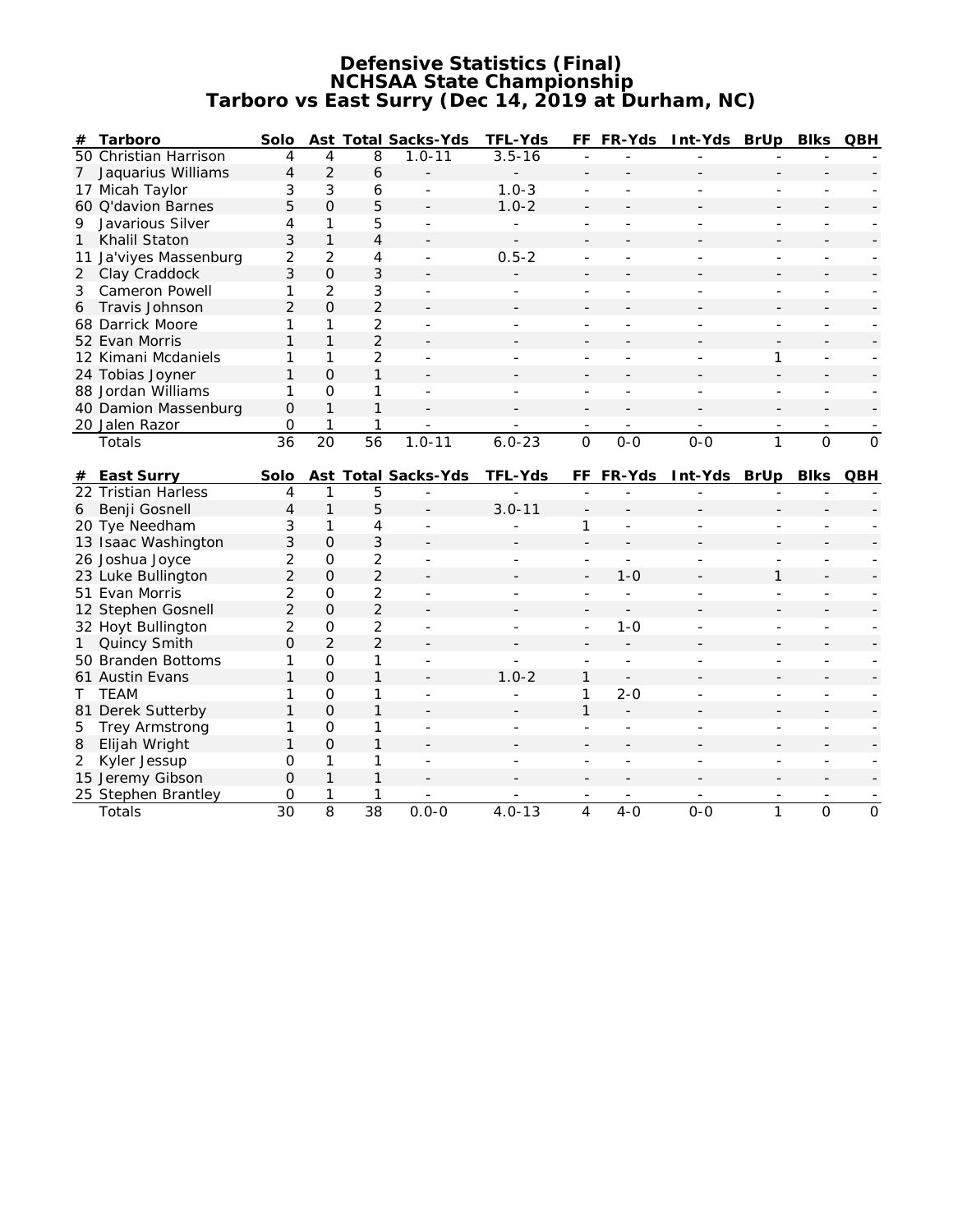# **Drive Chart (By Team) (Final) NCHSAA State Championship Tarboro vs East Surry (Dec 14, 2019 at Durham, NC)**

|               | Drive Started |                 |       |           |                  |       | Drive Ended   | Consumed                              |      |
|---------------|---------------|-----------------|-------|-----------|------------------|-------|---------------|---------------------------------------|------|
| Team          | Qtr           | Spot            | Time  | Obtained  | ISpot            | Time  | How lost      | Yds<br>ΡI<br>$\overline{\phantom{0}}$ | TOP  |
| TARBOR        | 1st           | T20             | 10:39 | Kickoff   | <b>EOO</b>       | 08:24 | *TOUCHDOWN    | -80<br>4 -                            | 2:15 |
| <b>TARBOR</b> |               | T36             | 05:04 | Kickoff   | <b>IEOO</b>      | 01:24 | *TOUCHDOWN    | $8 - 64$                              | 3:40 |
| TARBOR 2nd    |               | T <sub>20</sub> | 11:50 | Missed FG | T14              | 11:04 | Fumble        | 2<br>(6)<br>$\overline{\phantom{a}}$  | 0:46 |
| <b>TARBOR</b> |               | T14             | 07:38 | Kickoff   | IEOO             | 07:09 | *TOUCHDOWN    | 2 - 86                                | 0:29 |
| <b>TARBOR</b> |               | T <sub>26</sub> | 04:53 | Kickoff   | T <sub>30</sub>  | 04:45 | Fumble        | O<br>-4<br>$-$                        | 0:08 |
| <b>TARBOR</b> |               | T37             | 03:25 | Kickoff   | E46              | 00:56 | Downs         | -17<br>6 -                            | 2:29 |
| TARBOR 3rd    |               | T35             | 11:57 | Kickoff   | E17              | 08:31 | Downs         | - 48                                  | 3:26 |
| <b>TARBOR</b> |               | T <sub>27</sub> | 00:00 | Punt      | T <sub>2</sub> 7 | 02:50 | <b>Fumble</b> | $-$ 0<br>O                            | 0:00 |
| <b>TARBOR</b> |               | T36             | 00:41 | Kickoff   | T36              | 00:36 | Fumble        | 0<br>- 0                              | 0:05 |
| TARBOR 4th    |               | T36             | 11:55 | Kickoff   | <b>IEOO</b>      | 09:21 | *TOUCHDOWN    | $5 - 64$                              | 2:34 |
| <b>TARBOR</b> |               | T24             | 06:57 | Kickoff   | T <sub>23</sub>  | 05:24 | Punt          | (1)<br>3                              | 1:33 |
| <b>TARBOR</b> |               | T40             | 00:44 | Downs     | T43              | 00:00 | End of half   | - 3                                   | 0:44 |

|                        | 1st.    | 2nd     | 3rd     | 4th     | 1st          | 2nd     |                 |
|------------------------|---------|---------|---------|---------|--------------|---------|-----------------|
| Tarboro                | Otr     | Otr     | Otr     | ∩tr     | Half         | Half    | Total           |
| Time of possession     | 06:09   | 03:55   | 03:29   | 05:02   | 10:04        | 08:31   | 18:35           |
| 3rd down conversions   | $2 - 2$ | $0 - 1$ | $1 - 2$ | $1 - 2$ | $2 - 3$      | $2 - 4$ | $4 - 7$         |
| Average field position | T28     | T23     | T35     | T33.    | T25          | T33     | T <sub>29</sub> |
| 4th down conversions   | $O-O$   | ∩-1     | ∩-1     | $O-O$   | $\Omega - 1$ | በ-1     | $0 - 2$         |

|               | Drive Started |                 |       |               |                 |       | Drive Ended | Consumed                                       |      |
|---------------|---------------|-----------------|-------|---------------|-----------------|-------|-------------|------------------------------------------------|------|
| Team          | Otr           | Spot            | 1 ime | Obtained      | Spot            | Time  | How lost    | Yds<br>PI<br>$\overline{\phantom{a}}$          | TOP  |
| <b>ESURRY</b> | 1st           | E <sub>22</sub> | 12:00 | Kickoff       | T <sub>0</sub>  | 10:49 | *TOUCHDOWN  | 78<br>4<br>$\overline{\phantom{a}}$            | 1:11 |
| <b>ESURRY</b> |               | E <sub>28</sub> | 08:18 | Kickoff       | TOO             | 05:08 | *TOUCHDOWN  | 7 - 72                                         | 3:10 |
| <b>ESURRY</b> |               | E23             | 01:23 | Kickoff       | T <sub>20</sub> | 11:50 | Missed FG   | 57<br>8<br>$\sim$                              | 1:33 |
| ESURRY 2nd    |               | T14             | 11:04 | <b>Fumble</b> | T <sub>0</sub>  | 07:43 | *TOUCHDOWN  | 8<br>- 14                                      | 3:21 |
| <b>ESURRY</b> |               | E37             | 07:06 | Kickoff       | T00             | 04:45 | *TOUCHDOWN  | 8<br>- 63                                      | 2:21 |
| <b>ESURRY</b> |               | T30             | 04:45 | Fumble        | TOO             | 03:31 | *TOUCHDOWN  | $4 - 30$                                       | 1:14 |
| <b>ESURRY</b> |               | E46             | 00:00 | Downs         | E48             | 00:00 | End of half | 3<br>$\mathcal{P}$<br>$\overline{\phantom{a}}$ | 0:00 |
| ESURRY        | -3rd          | <b>E17</b>      | 08:31 | Downs         | E44             | 02:50 | Punt        | $-27$<br>10.                                   | 5:41 |
| <b>ESURRY</b> |               | T <sub>27</sub> | 02:50 | <b>Fumble</b> | T <sub>0</sub>  | 00:36 | *TOUCHDOWN  | $5 - 27$                                       | 2:14 |
| <b>ESURRY</b> |               | T36             | 00:36 | <b>Fumble</b> | T <sub>0</sub>  | 11:56 | *TOUCHDOWN  | $2 - 36$                                       | 0:40 |
| <b>ESURRY</b> | 4th           | E24             | 09:18 | Kickoff       | TOO             | 07:07 | *TOUCHDOWN  | -76<br>4 -                                     | 2:11 |
| <b>ESURRY</b> |               | E29             | 05:24 | Punt          | T40             | 00:44 | Downs       | 7 - 31                                         | 4:40 |

|                        | 1st     | 2nd     | 3rd     | 4th      | 1st.    | 2nd     |          |
|------------------------|---------|---------|---------|----------|---------|---------|----------|
| East Surry             | ∩tr     | ∩tr     | ∩tr     | ∩tr      | Half    | Half    | Total    |
| Time of possession     | 05:51   | 07:09   | 08:31   | 06:58    | 13:00   | 15:29   | 28:29    |
| 3rd down conversions   | $0 - 1$ | 2-6     | $2 - 3$ | $() - 1$ | $2 - 7$ | $2 - 4$ | $4 - 11$ |
| Average field position | E24     | T36     | T49.    | F26      | F44     | F41     | E43      |
| 4th down conversions   | $1 - 1$ | $2 - 2$ | റ-റ     | $0 - 1$  | $3 - 3$ | $0 - 1$ | $3 - 4$  |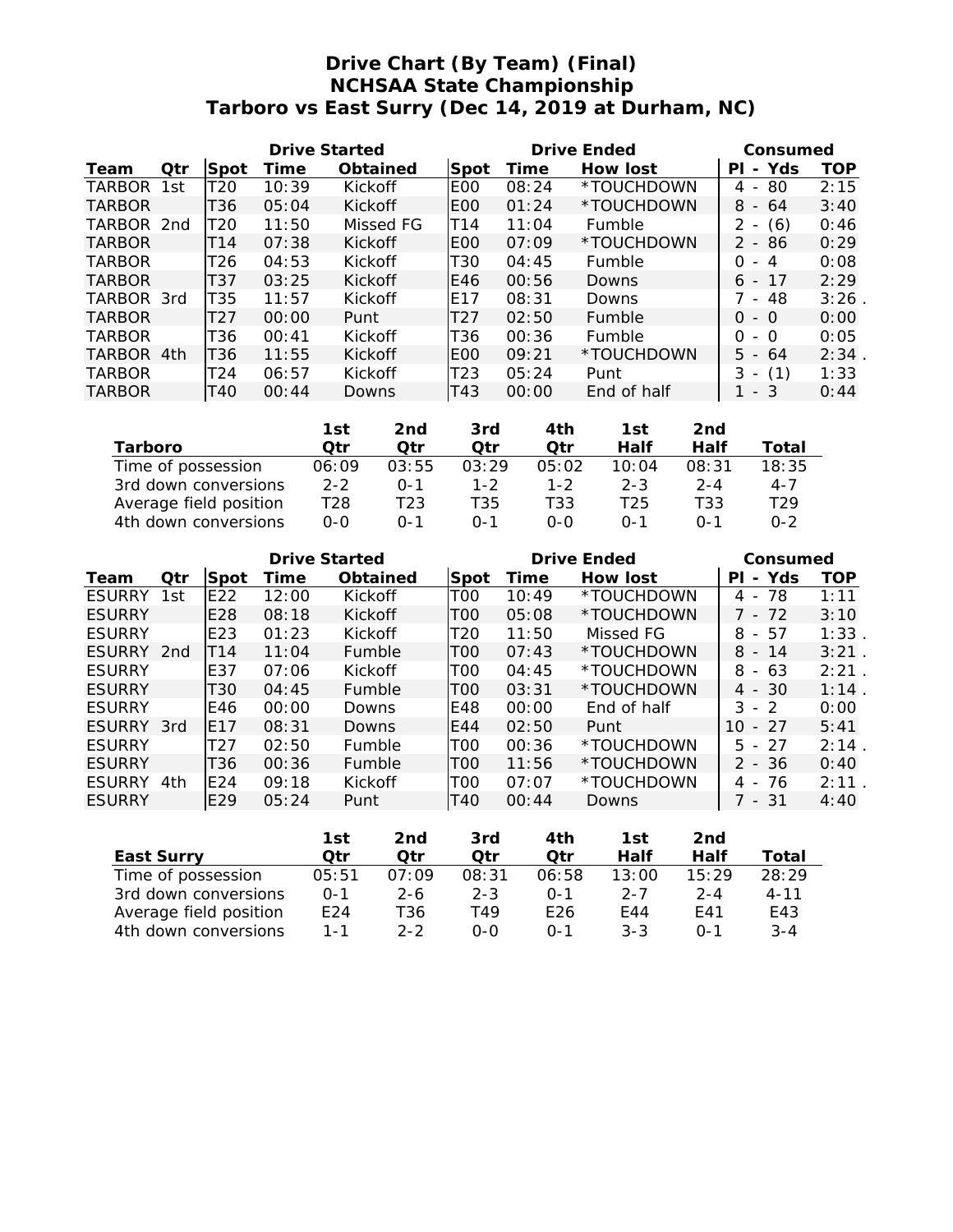# **Drive Chart (By Quarter) (Final) NCHSAA State Championship Tarboro vs East Surry (Dec 14, 2019 at Durham, NC)**

|               |     |      | Drive Started |           |                 |       | Drive Ended | Consumed           |            |
|---------------|-----|------|---------------|-----------|-----------------|-------|-------------|--------------------|------------|
| Team          | Qtr | Spot | Time          | Obtained  | Spot            | Time  | How lost    | PI - Yds           | <b>TOP</b> |
| <b>ESURRY</b> | 1st | E22  | 12:00         | Kickoff   | TOO             | 10:49 | *TOUCHDOWN  | 4 - 78             | 1:11       |
| TARBOR        |     | T20  | 10:39         | Kickoff   | E <sub>0</sub>  | 08:24 | *TOUCHDOWN  | 80<br>$4 -$        | 2:15       |
| <b>ESURRY</b> |     | E28  | 08:18         | Kickoff   | TOO             | 05:08 | *TOUCHDOWN  | $7 -$<br>72        | 3:10       |
| <b>TARBOR</b> |     | T36  | 05:04         | Kickoff   | <b>EOO</b>      | 01:24 | *TOUCHDOWN  | $8 - 64$           | 3:40       |
| <b>ESURRY</b> |     | E23  | 01:23         | Kickoff   | T <sub>20</sub> | 11:50 | Missed FG   | 8<br>57<br>$-$     | 1:33       |
| TARBOR 2nd    |     | T20  | 11:50         | Missed FG | T14             | 11:04 | Fumble      | $2 - (6)$          | 0:46       |
| <b>ESURRY</b> |     | T14  | 11:04         | Fumble    | TOO             | 07:43 | *TOUCHDOWN  | $8 -$<br>14        | 3:21       |
| <b>TARBOR</b> |     | T14  | 07:38         | Kickoff   | E <sub>0</sub>  | 07:09 | *TOUCHDOWN  | $2 - 86$           | 0:29       |
| <b>ESURRY</b> |     | E37  | 07:06         | Kickoff   | TOO             | 04:45 | *TOUCHDOWN  | 8<br>63<br>$\sim$  | 2:21       |
| <b>TARBOR</b> |     | T26  | 04:53         | Kickoff   | T30             | 04:45 | Fumble      | $\Omega$<br>$-4$   | 0:08       |
| <b>ESURRY</b> |     | T30  | 04:45         | Fumble    | TOO             | 03:31 | *TOUCHDOWN  | 4 -<br>-30         | 1:14       |
| <b>TARBOR</b> |     | T37  | 03:25         | Kickoff   | E46             | 00:56 | Downs       | -17<br>$6 -$       | 2:29       |
| <b>ESURRY</b> |     | E46  | 00:00         | Downs     | E48             | 00:00 | End of half | $3 -$<br>2         | 0:00       |
| TARBOR 3rd    |     | T35  | 11:57         | Kickoff   | E <sub>17</sub> | 08:31 | Downs       | $7 - 48$           | 3:26       |
| <b>ESURRY</b> |     | E17  | 08:31         | Downs     | E44             | 02:50 | Punt        | 10<br>27<br>$\sim$ | 5:41       |
| TARBOR        |     | T27  | 00:00         | Punt      | T27             | 02:50 | Fumble      | $0 -$<br>$\Omega$  | 0:00       |
| <b>ESURRY</b> |     | T27  | 02:50         | Fumble    | TOO             | 00:36 | *TOUCHDOWN  | 5<br>27<br>$\sim$  | 2:14       |
| <b>TARBOR</b> |     | T36  | 00:41         | Kickoff   | T36             | 00:36 | Fumble      | $\Omega$<br>$-$ 0  | 0:05       |
| <b>ESURRY</b> |     | T36  | 00:36         | Fumble    | TOO             | 11:56 | *TOUCHDOWN  | $2 - 36$           | 0:40       |
| TARBOR 4th    |     | T36  | 11:55         | Kickoff   | E <sub>0</sub>  | 09:21 | *TOUCHDOWN  | $5 - 64$           | 2:34.      |
| <b>ESURRY</b> |     | E24  | 09:18         | Kickoff   | TOO             | 07:07 | *TOUCHDOWN  | 76<br>$4 -$        | 2:11       |
| <b>TARBOR</b> |     | T24  | 06:57         | Kickoff   | T23             | 05:24 | Punt        | $3 - (1)$          | 1:33       |
| <b>ESURRY</b> |     | E29  | 05:24         | Punt      | T40             | 00:44 | Downs       | 7 - 31             | 4:40       |
| <b>TARBOR</b> |     | T40  | 00:44         | Downs     | T43             | 00:00 | End of half | $-3$<br>1          | 0:44       |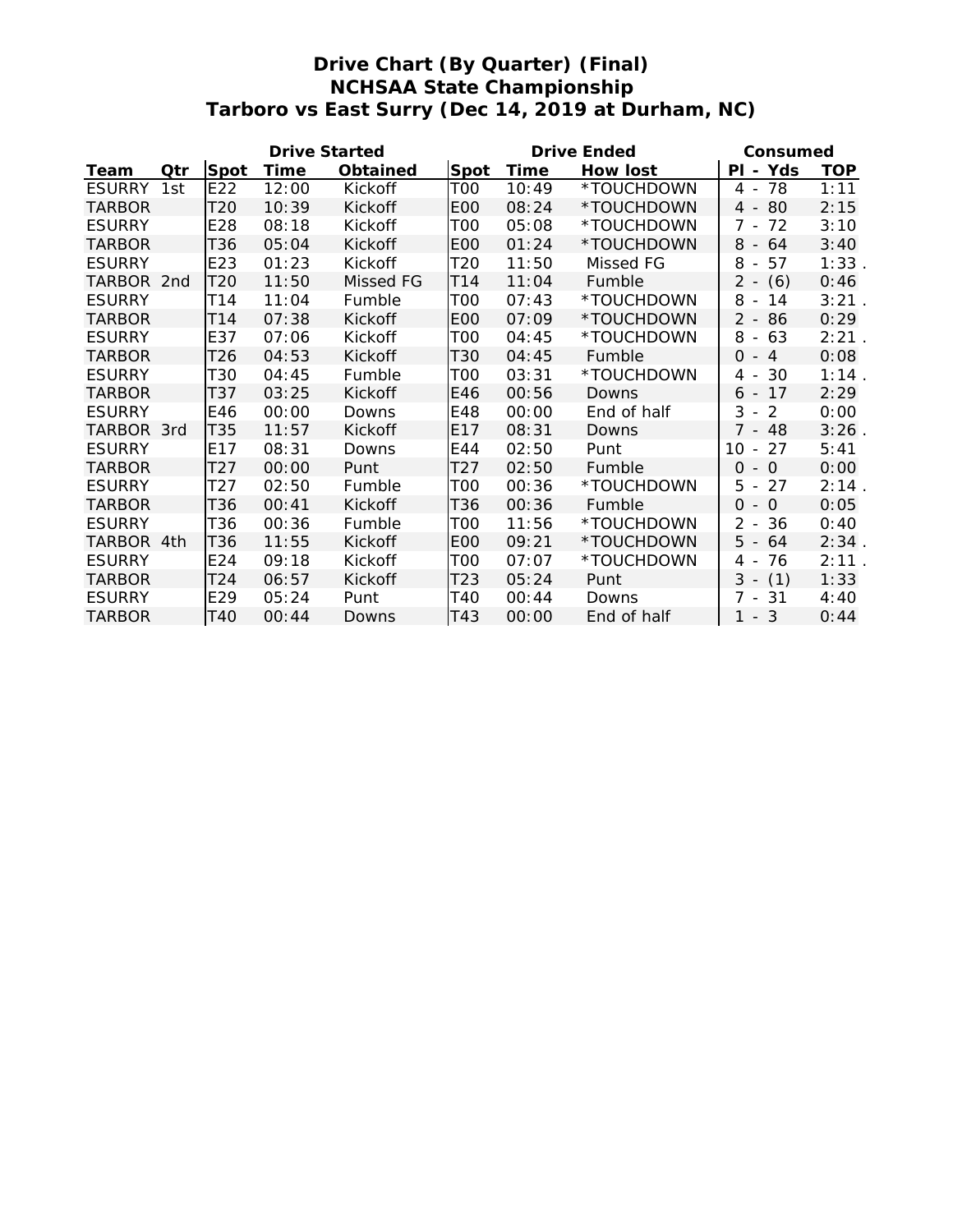## **Play-by-Play Summary (1st quarter) Tarboro vs East Surry (Dec 14, 2019 at Durham, NC)**

| East Surry wins the toss and elects to receive.<br>1-10 Tarboro 40 TARBORO ball on TARBORO40.                                                                                                                                  |                 |
|--------------------------------------------------------------------------------------------------------------------------------------------------------------------------------------------------------------------------------|-----------------|
| Layton Dupree kickoff 50 yards to the ESURRY10, Landon Stevens return 12 yards to the                                                                                                                                          |                 |
| ESURRY22 (Jordan Williams).<br>Jefferson Boaz pass complete to Quincy Smith for 26 yards to the ESURRY48, 1ST DOWN<br>1-10 Esurry 22<br>ESURRY, out-of-bounds.                                                                 | <b>P1</b>       |
| Quincy Smith rush for 2 yards to the 50 yardline (J. Massenburg).<br>1-10 Esurry 48                                                                                                                                            |                 |
| Jefferson Boaz pass complete to Landon Stevens for 11 yards to the TARBORO39, 1ST DOWN<br>$2 - 8$<br>Esurry 50<br>ESURRY, out-of-bounds.                                                                                       | P <sub>2</sub>  |
| 1-10 Tarboro 39<br>Jefferson Boaz pass complete to Landon Stevens for 39 yards to the TARBOROO, 1ST DOWN<br>ESURRY, TOUCHDOWN, clock 10:49.                                                                                    | P3              |
| Derek Sutterby kick attempt good.<br>1-G<br>Tarboro 02<br>East Surry 7, Tarboro 0                                                                                                                                              |                 |
| 4 plays, 78 yards, 1:21                                                                                                                                                                                                        |                 |
| Derek Sutterby kickoff 56 yards to the TARBORO4, Khalil Staton return 16 yards to the<br>TARBORO20, out-of-bounds (Evan Morris).                                                                                               |                 |
| TARBORO drive start at 10:39.<br>1-10 Tarboro 20 Cameron Powell rush for 3 yards to the TARBORO23 (Trey Armstrong).                                                                                                            |                 |
| Tarboro 23 Tobias Joyner rush for no gain to the TARBORO23 (Evan Morris).<br>$2 - 7$                                                                                                                                           |                 |
| Tarboro 23 Cameron Powell rush for 9 yards to the TARBORO32, 1ST DOWN TARBORO (Luke Bullington).<br>$3 - 7$<br>1-10 Tarboro 32 PENALTY ESURRY offside defense 5 yards to the TARBORO37.                                        | R1              |
| Tarboro 37 Khalil Staton rush for 63 yards to the ESURRYO, 1ST DOWN TARBORO, TOUCHDOWN, clock 08:24.<br>$1 - 5$<br>$1-G$<br>Esurry 02<br>Layton Dupree kick attempt good.                                                      | R <sub>2</sub>  |
| East Surry 7, Tarboro 7                                                                                                                                                                                                        |                 |
| 4 plays, 80 yards, 2:21                                                                                                                                                                                                        |                 |
| Layton Dupree kickoff 53 yards to the ESURRY7, Stephen Gosnell return 21 yards to the<br>ESURRY28 (Jalen Razor; Micah Taylor).                                                                                                 |                 |
| EAST SURRY drive start at 08:18.<br>1-10 Esurry 28<br>Benji Gosnell rush for no gain to the ESURRY28 (Q'davion Barnes).                                                                                                        |                 |
| Jefferson Boaz pass complete to Elijah Wright for 1 yard to the ESURRY29.<br>2-10 Esurry 28                                                                                                                                    |                 |
| Jefferson Boaz pass complete to Landon Stevens for 8 yards to the ESURRY37, out-of-bounds.<br>3-9<br>Esurry 29                                                                                                                 |                 |
| Stephen Gosnell rush for 2 yards to the ESURRY39, 1ST DOWN ESURRY.<br>Esurry 37<br>4-1<br>1-10 Esurry 39<br>Dillon Mosley rush for loss of 4 yards to the ESURRY35 (C. Harrison; J. Massenburg).                               | R4              |
| Jefferson Boaz pass complete to Landon Stevens for 24 yards to the TARBORO41, 1ST DOWN<br>2-14 Esurry 35                                                                                                                       | P5              |
| ESURRY (J. Williams).<br>1-10 Tarboro 41<br>Jefferson Boaz pass complete to Stephen Gosnell for 41 yards to the TARBOROO, 1ST DOWN                                                                                             | P6              |
| ESURRY, TOUCHDOWN, clock 05:08.<br>Derek Sutterby kick attempt good.<br>1-G<br>Tarboro 02                                                                                                                                      |                 |
| East Surry 14, Tarboro 7                                                                                                                                                                                                       |                 |
| 7 plays, 72 yards, 3:14                                                                                                                                                                                                        |                 |
| Derek Sutterby kickoff 33 yards to the TARBORO27, Cameron Powell return 9 yards to the<br>TARBORO36 (Jeremy Gibson; S. Brantley).<br>TARBORO drive start at 05:04.                                                             |                 |
| 1-10 Tarboro 36 Khalil Staton rush for 9 yards to the TARBORO45 (Quincy Smith; Kyler Jessup).                                                                                                                                  |                 |
| Cameron Powell rush for 5 yards to the 50 yardline, 1ST DOWN TARBORO, out-of-bounds<br>$2 - 1$<br>Tarboro 45<br>(Elijah Wright).                                                                                               | R3              |
| Travis Johnson rush for no gain to the 50 yardline (Branden Bottoms).<br>1-10 Tarboro 50<br>K. Mcdaniels rush for 8 yards to the ESURRY42 (Quincy Smith; T. Harless).<br>2-10 Tarboro 50                                       |                 |
| Cameron Powell rush for 3 yards to the ESURRY39, 1ST DOWN TARBORO, out-of-bounds (Stephen<br>$3 - 2$<br>Esurry 42                                                                                                              | R4              |
| Gosnell).<br>K. Mcdaniels rush for 15 yards to the ESURRY24, 1ST DOWN TARBORO, out-of-bounds (Stephen<br>1-10 Esurry 39<br>Gosnell).                                                                                           | R <sub>5</sub>  |
| 1-10 Esurry 24<br>Timeout East Surry, clock 02:13.                                                                                                                                                                             |                 |
| Khalil Staton rush for 3 yards to the ESURRY21 (Joshua Joyce).<br>1-10 Esurry 24                                                                                                                                               |                 |
| K. Mcdaniels rush for 21 yards to the ESURRYO, 1ST DOWN TARBORO, TOUCHDOWN, clock 01:24.<br>$2 - 7$<br>Esurry 21<br>1-G<br>Esurry 02<br>Layton Dupree kick attempt good.                                                       | R6              |
| East Surry 14, Tarboro 14                                                                                                                                                                                                      |                 |
| 8 plays, 64 yards, 3:41<br>Layton Dupree kickoff 37 yards to the ESURRY23, downed.                                                                                                                                             |                 |
| EAST SURRY drive start at 01:23.                                                                                                                                                                                               |                 |
| 1-10 Esurry 23<br>Jefferson Boaz pass complete to Stephen Gosnell for 20 yards to the ESURRY43, 1ST DOWN<br>ESURRY, out-of-bounds (Micah Taylor), PENALTY TARBORO personal foul 15 yards to the<br>TARBORO42, 1ST DOWN ESURRY. | Х8              |
| 1-10 Tarboro 42<br>1st and $10$ .                                                                                                                                                                                              |                 |
| 1-10 Tarboro 42<br>Jefferson Boaz pass complete to Benji Gosnell for 12 yards to the TARBORO30, 1ST DOWN<br>ESURRY (J. Silver).                                                                                                | P9              |
| 1-10 Tarboro 30<br>Dillon Mosley rush for 4 yards to the TARBORO26 (J. Massenburg; Micah Taylor).<br>Jefferson Boaz rush for 6 yards to the TARBORO20, 1ST DOWN ESURRY, out-of-bounds (Khalil<br>$2 - 6$<br>Tarboro 26         | R <sub>10</sub> |
| Staton).                                                                                                                                                                                                                       |                 |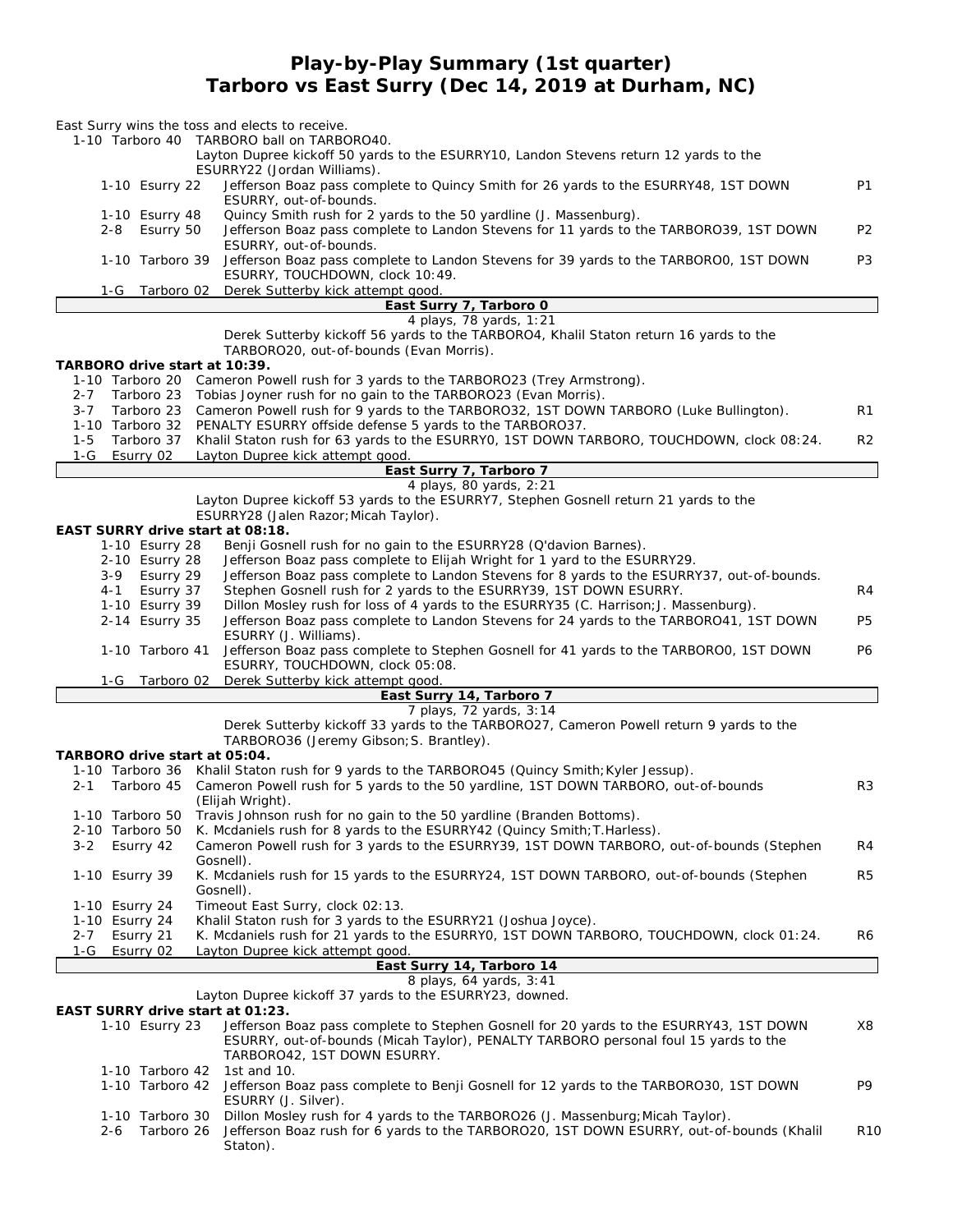## **Play-by-Play Summary (1st quarter) Tarboro vs East Surry (Dec 14, 2019 at Durham, NC)**

| 1-10 Tarboro 20 Jefferson Boaz rush for no gain to the TARBORO20 (Travis Johnson). |
|------------------------------------------------------------------------------------|
| END OF 1st QUARTER: East Surry 14, Tarboro 14                                      |
|                                                                                    |

|                       |       | Time                |     | 1st Downs  |          |     | Conversions      |       |                |                                      |                 |
|-----------------------|-------|---------------------|-----|------------|----------|-----|------------------|-------|----------------|--------------------------------------|-----------------|
| Quarter Summarv       | Score | Poss                | R   | P          | $\times$ |     | 3rd              | 4th   | Rushina        | Passing                              | Penalties       |
| Tarboro<br>East Surry |       | 1406:02<br>14 05:58 | - 6 | $\Omega$ 0 |          | 1 O | 6 2-2<br>$0 - 1$ | $O-O$ | 12-139<br>7-10 | $0 - 0 - 0 - 0$<br>$9 - 9 - 0 - 182$ | 1-15<br>$1 - 5$ |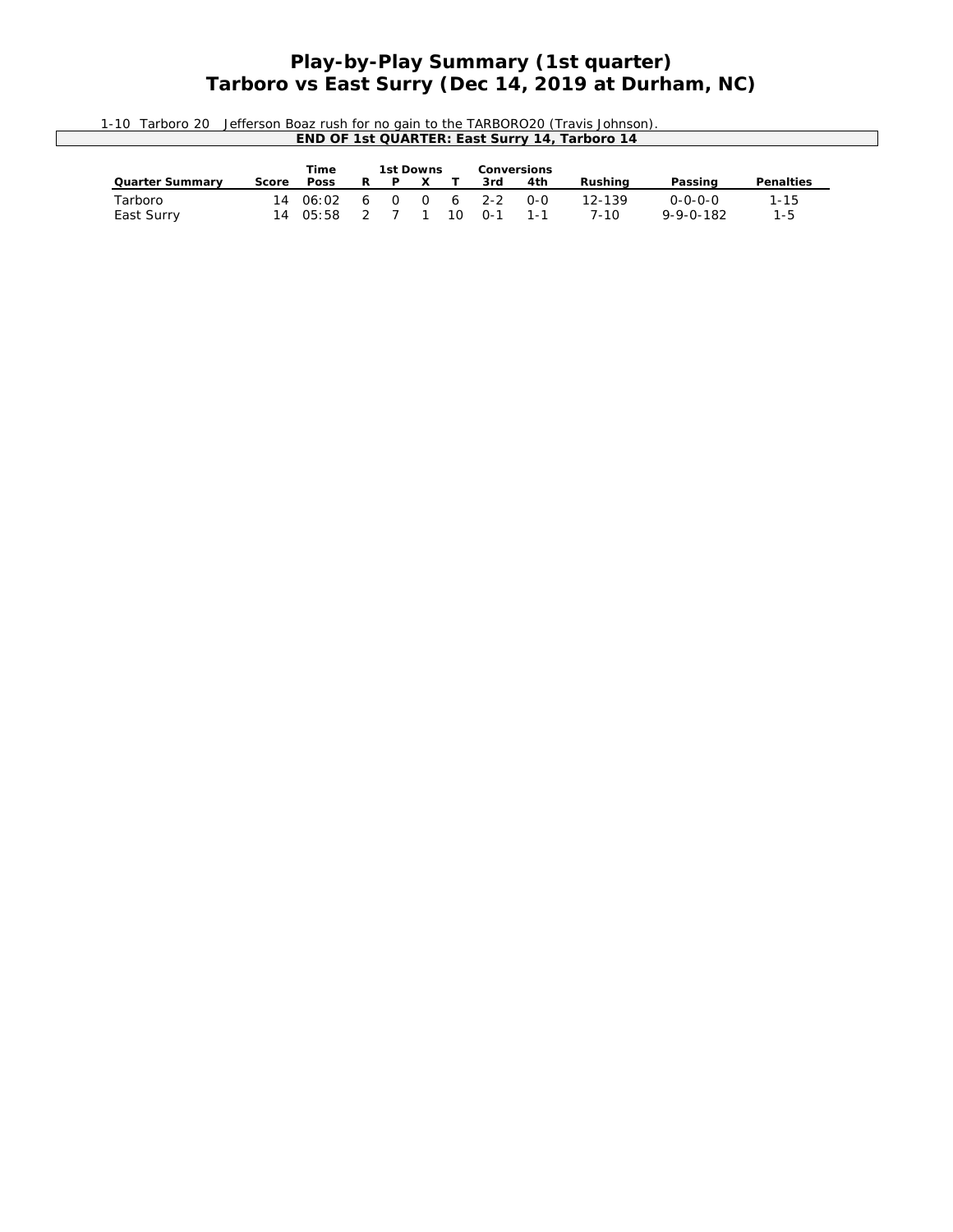#### **Quickie Statistics (1st quarter) Tarboro vs East Surry (Dec 14, 2019 at Durham, NC)**

|                                                                                                                                 | <b>TARBORO</b>              | <b>ESURRY</b>             |                                              |                       |
|---------------------------------------------------------------------------------------------------------------------------------|-----------------------------|---------------------------|----------------------------------------------|-----------------------|
| Score                                                                                                                           | 14                          | 14                        |                                              |                       |
| <b>FIRST DOWNS</b>                                                                                                              | 6                           | 10                        |                                              |                       |
| RUSHES-YARDS (NET)                                                                                                              | 12-139                      | $7 - 10$                  |                                              |                       |
| PASSING YDS (NET)                                                                                                               | 0                           | 182                       |                                              |                       |
| Passes Att-Comp-Int                                                                                                             | $0 - 0 - 0$                 | $9 - 9 - 0$               |                                              |                       |
| TOTAL OFFENSE PLAYS-YARDS                                                                                                       | 12-139                      | 16-192                    |                                              |                       |
| Fumble Returns-Yards                                                                                                            | $0 - 0$                     | $O-O$                     |                                              |                       |
| Punt Returns-Yards                                                                                                              | $0 - 0$                     | $0-0$                     |                                              |                       |
| Kickoff Returns-Yards                                                                                                           | $2 - 25$                    | $2 - 33$                  |                                              |                       |
| Interception Returns-Yards                                                                                                      | $0 - 0$                     | $O-O$                     |                                              |                       |
| Punts (Number-Avg)                                                                                                              | $0 - 0.0$                   | $0 - 0.0$                 |                                              |                       |
| Fumbles-Lost                                                                                                                    | $0 - 0$                     | $O-O$                     |                                              |                       |
| Penalties-Yards                                                                                                                 | $1 - 15$                    | $1 - 5$                   |                                              |                       |
| Possession Time                                                                                                                 | 06:02                       | 05:58                     |                                              |                       |
| Third-Down Conversions                                                                                                          | 2 of 2                      | $0$ of $1$                |                                              |                       |
| Fourth-Down Conversions                                                                                                         | $0$ of $0$                  | 1 of 1                    |                                              |                       |
| Tarboro                                                                                                                         | East Surry                  |                           |                                              |                       |
| Rushing<br>No. Gain Loss Net TD<br>Lg Avg                                                                                       | Rushing                     | No. Gain Loss Net TD      |                                              | Avg<br>La             |
| 3<br>75<br>Khalil Staton<br>75<br>$\mathbf 0$<br>1<br>63 25.0                                                                   | Jefferson Boaz              | 2<br>6                    | $\mathbf 0$<br>6<br>0                        | 6<br>3.0              |
| 3<br>44<br>Kimani Mcdaniels<br>0<br>44<br>$\mathbf{1}$<br>21 14.7                                                               | Quincy Smith                | $\overline{2}$<br>1       | $\overline{c}$<br>O<br>$\mathsf{O}$          | $\overline{2}$<br>2.0 |
| Cameron Powell<br>20<br>$\mathbf 0$<br>20<br>$\mathsf{O}\xspace$<br>9<br>5.0<br>4                                               | Stephen Gosnell             | $\overline{2}$<br>1       | $\overline{2}$<br>$\mathsf O$<br>$\mathbf 0$ | $\overline{2}$<br>2.0 |
| 1<br>$\overline{O}$<br>$\mathbf{O}$<br>$\overline{O}$<br>$\mathbf{O}$<br>$\mathbf 0$<br>0.0<br>Tobias Joyner                    | Benji Gosnell               | $\Omega$<br>1             | $\Omega$<br>$\Omega$<br>$\Omega$             | $\overline{O}$<br>0.0 |
| $C - A - I$<br>Passing<br>Yds TD Long Sack                                                                                      | Passing                     | $C-A-I$                   | <u>Yds TD Long Sack</u>                      |                       |
|                                                                                                                                 | Jefferson Boaz              | $\frac{6}{9-9-0}$         | $\overline{2}$<br>182                        | 41                    |
|                                                                                                                                 |                             |                           |                                              |                       |
| Receiving<br>No. Yards<br>TD.<br>Long                                                                                           | Receiving<br>Landon Stevens | Yards<br>No.<br>82<br>4   | TD<br>Long<br>39<br>1                        |                       |
|                                                                                                                                 | Stephen Gosnell             | 2<br>61                   | 41<br>1                                      |                       |
|                                                                                                                                 | Quincy Smith                | 1<br>26                   | 26<br>0                                      |                       |
|                                                                                                                                 | Benji Gosnell               | 1<br>12                   | $\mathbf{O}$<br>12                           |                       |
|                                                                                                                                 |                             |                           |                                              |                       |
| Punting<br>Yds Avg Long In20<br>TB<br>No.                                                                                       | Punting                     | Yds<br>No.                | Avg Long In20                                | T <sub>B</sub>        |
| Punt Returns<br>No. Yards<br>TD<br>Long                                                                                         | Punt Returns                | No. Yards                 | TD<br>Long                                   |                       |
| <b>Kick Returns</b><br>No. Yards<br>TD.<br>Long                                                                                 | Kick Returns                | No. Yards                 | TD<br>Long                                   |                       |
| 9<br>Cameron Powell<br>$\mathbf{O}$<br>9<br>1                                                                                   | Stephen Gosnell             | 21<br>1                   | 0<br>21                                      |                       |
| Khalil Staton<br>1<br>16<br>$\mathsf O$<br>16                                                                                   | Landon Stevens              | 12<br>1                   | 12<br>0                                      |                       |
| Tackles<br>UA-A<br>Total<br>Sacks<br>TFL                                                                                        | Tackles                     | UA-A<br>Total             | Sacks                                        | TFL                   |
| Micah Taylor<br>$1 - 2$<br>3<br>0.0<br>0.0                                                                                      | Evan Morris                 | $2 - 0$<br>2              | 0.0                                          | 0.0                   |
| $1 - 2$<br>3<br>Ja'viyes Massenbu<br>0.0<br>0.5                                                                                 | Stephen Gosnell             | $2 - 0$<br>2              | 0.0                                          | 0.0                   |
| Khalil Staton<br>$1 - 0$<br>1<br>0.0<br>0.0                                                                                     | Quincy Smith                | $0 - 2$<br>$\overline{c}$ | 0.0                                          | 0.0                   |
| $1 - 0$<br>1<br>Q'davion Barnes<br>0.0<br>0.0                                                                                   | Trey Armstrong              | $1 - 0$<br>1              | 0.0                                          | 0.0                   |
|                                                                                                                                 |                             |                           |                                              |                       |
| Scoring Play<br>Time<br>Qtr<br>ESURRY - Landon Stevens 39 yd pass from Jefferson Boaz (Derek Sutterby kick), 4-78 1:21<br>10:49 |                             |                           |                                              | V-H<br>$0 - 7$        |
| 1st<br>TARBORO - Khalil Staton 63 yd run (Layton Dupree kick), 4-80 2:21<br>08:24                                               |                             |                           |                                              | $7 - 7$               |
| 05:08<br>ESURRY - Stephen Gosnell 41 yd pass from Jefferson Boaz (Derek Sutterby kick), 7-72 3:14                               |                             |                           |                                              | $7 - 14$              |
| 01:24<br>TARBORO - Kimani Mcdaniels 21 yd run (Layton Dupree kick), 8-64 3:41                                                   |                             |                           |                                              | $14 - 14$             |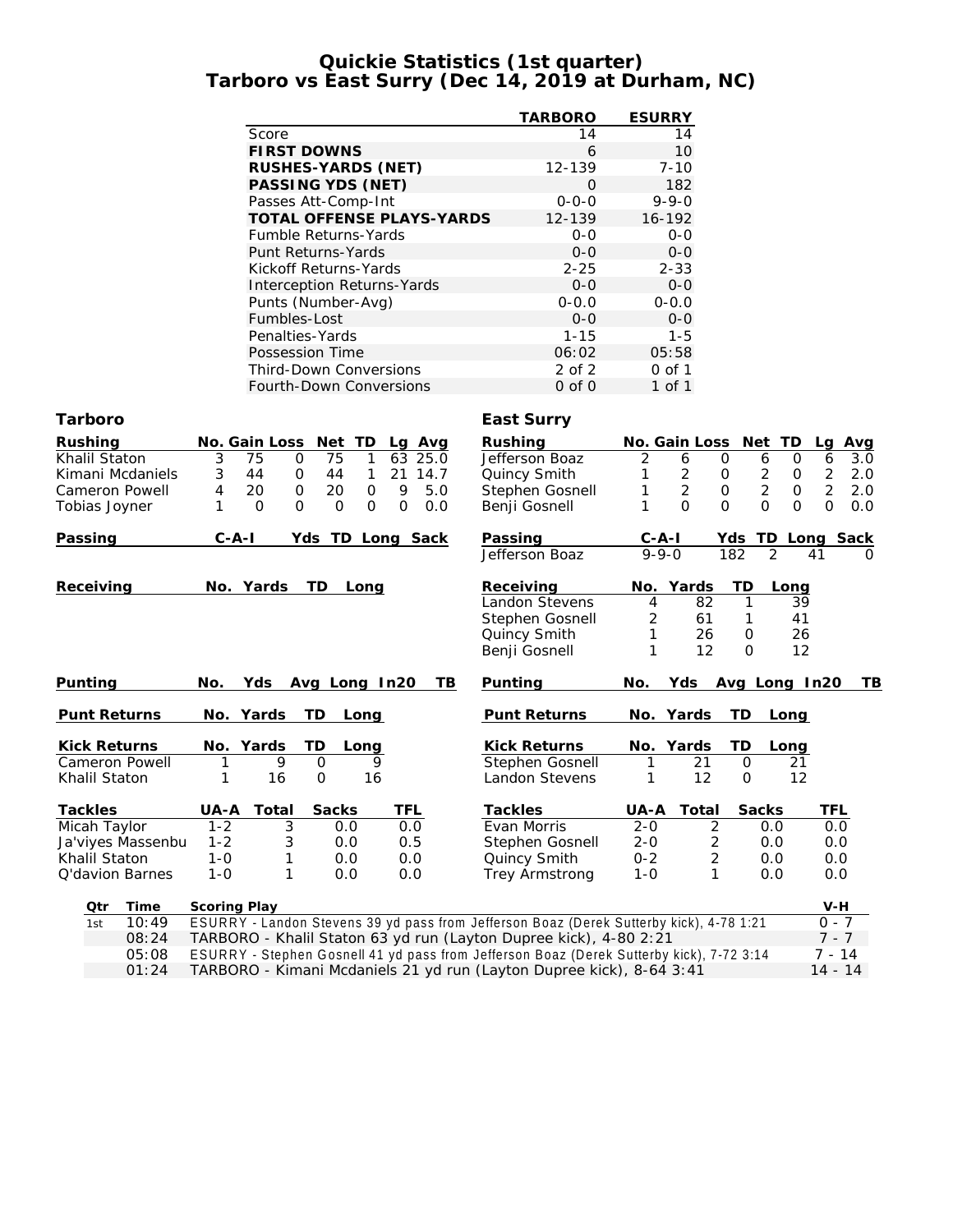## **Play-by-Play Summary (2nd quarter) Tarboro vs East Surry (Dec 14, 2019 at Durham, NC)**

|               |                                    | 2-10 Tarboro 20 Start of 2nd quarter, clock 12:00.                                                                                                                    |                 |
|---------------|------------------------------------|-----------------------------------------------------------------------------------------------------------------------------------------------------------------------|-----------------|
|               |                                    | 2-10 Tarboro 20 Jefferson Boaz pass incomplete to Landon Stevens.                                                                                                     |                 |
|               | 4-10 Tarboro 20                    | 3-10 Tarboro 20 Jefferson Boaz pass incomplete to Landon Stevens.<br>Derek Sutterby field goal attempt from 37 MISSED - wide left, spot at TARBORO20, clock           |                 |
|               |                                    | 11:50.                                                                                                                                                                |                 |
|               |                                    | 8 plays, 57 yards, 1:33                                                                                                                                               |                 |
|               | TARBORO drive start at 11:50.      |                                                                                                                                                                       |                 |
|               |                                    | 1-10 Tarboro 20 Tobias Joyner rush for loss of 4 yards to the TARBORO16 (Benji Gosnell).                                                                              |                 |
|               |                                    | 2-14 Tarboro 16 Khalil Staton rush for loss of 2 yards to the TARBORO14, fumble forced by Austin Evans,                                                               |                 |
|               |                                    | fumble by Khalil Staton recovered by ESURRY Hoyt Bullington at TARBORO14.<br>2 plays, minus 6 yards, 0:46                                                             |                 |
|               | EAST SURRY drive start at 11:04.   |                                                                                                                                                                       |                 |
|               |                                    | 1-10 Tarboro 14 Jefferson Boaz pass incomplete to Landon Stevens.                                                                                                     |                 |
|               |                                    | 2-10 Tarboro 14 Jefferson Boaz pass complete to Stephen Gosnell for 4 yards to the TARBORO10 (Q'davion                                                                |                 |
|               |                                    | Barnes).                                                                                                                                                              |                 |
| $3-6$         | Tarboro 10                         | Quincy Smith rush for 2 yards to the TARBORO8 (Cameron Powell; Khalil Staton).                                                                                        |                 |
| $4 - 4$       | Tarboro 08                         | Jefferson Boaz pass complete to Stephen Gosnell for 5 yards to the TARBORO3, 1ST DOWN                                                                                 | P11             |
| 1-G           | Tarboro 03                         | ESURRY (J. Silver).<br>Stephen Gosnell rush for 1 yard to the TARBORO2 (C. Harrison; J. Silver).                                                                      |                 |
| $2 - G$       | Tarboro 02                         | Benji Gosnell rush for 1 yard to the TARBORO1 (J. Silver).                                                                                                            |                 |
| $3-G$         | Tarboro 01                         | Timeout East Surry, clock 08:18.                                                                                                                                      |                 |
| $3-G$         | Tarboro 01                         | Jefferson Boaz rush for no gain to the TARBORO1 (J. Massenburg).                                                                                                      |                 |
| $4-G$         | Tarboro 01                         | Jefferson Boaz rush for 1 yard to the TARBOROO, TOUCHDOWN, clock 07:43.                                                                                               |                 |
| $1-G$         | Tarboro 02                         | Derek Sutterby kick attempt good.                                                                                                                                     |                 |
|               |                                    | East Surry 21, Tarboro 14                                                                                                                                             |                 |
|               |                                    | 8 plays, 14 yards, 3:26<br>Derek Sutterby kickoff 51 yards to the TARBORO9, K. Mcdaniels return 5 yards to the                                                        |                 |
|               |                                    | TARBORO14, out-of-bounds.                                                                                                                                             |                 |
|               | TARBORO drive start at 07:38.      |                                                                                                                                                                       |                 |
|               |                                    | 1-10 Tarboro 14 Cameron Powell rush for 27 yards to the TARBORO41, 1ST DOWN TARBORO (I. Washington).                                                                  | R7              |
|               |                                    | 1-10 Tarboro 41 Travis Johnson rush for 59 yards to the ESURRYO, 1ST DOWN TARBORO, TOUCHDOWN, clock 07:09.                                                            | R8              |
| 1-G Esurry 02 |                                    | Layton Dupree kick attempt good.                                                                                                                                      |                 |
|               |                                    | East Surry 21, Tarboro 21                                                                                                                                             |                 |
|               |                                    | 2 plays, 86 yards, 0:32<br>Layton Dupree kickoff 32 yards to the ESURRY28, Quincy Smith return 9 yards to the                                                         |                 |
|               |                                    | ESURRY37 (Tobias Joyner).                                                                                                                                             |                 |
|               | EAST SURRY drive start at 07:06.   |                                                                                                                                                                       |                 |
|               | 1-10 Esurry 37                     | Jefferson Boaz pass incomplete to Dillon Mosley.                                                                                                                      |                 |
|               | 2-10 Esurry 37                     | Jefferson Boaz pass complete to Benji Gosnell for 12 yards to the ESURRY49, 1ST DOWN                                                                                  | P12             |
|               |                                    | ESURRY (Micah Taylor; J. Williams).                                                                                                                                   |                 |
|               | 1-10 Esurry 49<br>2-10 Esurry 49   | Jefferson Boaz pass incomplete to Dillon Mosley.                                                                                                                      |                 |
|               | 3-5 Tarboro 46                     | Elijah Wright rush for 5 yards to the TARBORO46 (Travis Johnson).<br>Jefferson Boaz pass complete to Stephen Gosnell for 9 yards to the TARBORO37, 1ST DOWN           | P <sub>13</sub> |
|               |                                    | ESURRY.                                                                                                                                                               |                 |
|               | 1-10 Tarboro 37                    | Jefferson Boaz pass incomplete to Stephen Gosnell, dropped pass.                                                                                                      |                 |
|               | 2-10 Tarboro 37                    | Timeout East Surry, clock 05:26.                                                                                                                                      |                 |
|               |                                    | 2-10 Tarboro 37 Jefferson Boaz pass complete to Landon Stevens for 17 yards to the TARBORO20, 1ST DOWN                                                                | P14             |
|               |                                    | ESURRY (Clay Craddock).                                                                                                                                               |                 |
|               | 1-10 Tarboro 20                    | Jefferson Boaz pass complete to Stephen Gosnell for 20 yards to the TARBOROO, 1ST DOWN                                                                                | P <sub>15</sub> |
|               |                                    | ESURRY, TOUCHDOWN, clock 04:53.                                                                                                                                       |                 |
| 1-G           | Tarboro 02                         | Derek Sutterby kick attempt good.<br>East Surry 28, Tarboro 21                                                                                                        |                 |
|               |                                    | 8 plays, 63 yards, 2:13                                                                                                                                               |                 |
|               |                                    | Derek Sutterby kickoff 56 yards to the TARBORO4, K. Mcdaniels return 22 yards to the                                                                                  |                 |
|               |                                    | TARBORO26, fumble forced by Derek Sutterby, fumble by K. Mcdaniels recovered by ESURRY                                                                                |                 |
|               |                                    | TEAM at TARBORO30.                                                                                                                                                    |                 |
|               | EAST SURRY drive start at 04:45.   |                                                                                                                                                                       |                 |
|               | 1-10 Tarboro 30                    | Jefferson Boaz pass incomplete.                                                                                                                                       |                 |
|               | 2-10 Tarboro 30<br>3-12 Tarboro 32 | Elijah Wright rush for loss of 2 yards to the TARBORO32 (Q'davion Barnes).<br>Jefferson Boaz pass complete to Stephen Gosnell for 12 yards to the TARBORO20, 1ST DOWN | P <sub>16</sub> |
|               |                                    | ESURRY (J. Williams; Cameron Powell).                                                                                                                                 |                 |
|               | 1-10 Tarboro 20                    | Jefferson Boaz pass incomplete to Stephen Gosnell (Cameron Powell), PENALTY TARBORO pass                                                                              | X17             |
|               |                                    | interference 10 yards to the TARBORO10, 1ST DOWN ESURRY, NO PLAY.                                                                                                     |                 |
| 1-G           | Tarboro 10                         | Jefferson Boaz pass complete to Dillon Mosley for 10 yards to the TARBOROO, TOUCHDOWN,                                                                                |                 |
|               |                                    | clock 03:31.                                                                                                                                                          |                 |
| 1-G           | Tarboro 02                         | Derek Sutterby kick attempt good.                                                                                                                                     |                 |
|               |                                    | East Surry 35, Tarboro 21                                                                                                                                             |                 |
|               |                                    | 4 plays, 30 yards, 1:20                                                                                                                                               |                 |

Derek Sutterby kickoff 30 yards to the TARBORO30, Micah Taylor return 7 yards to the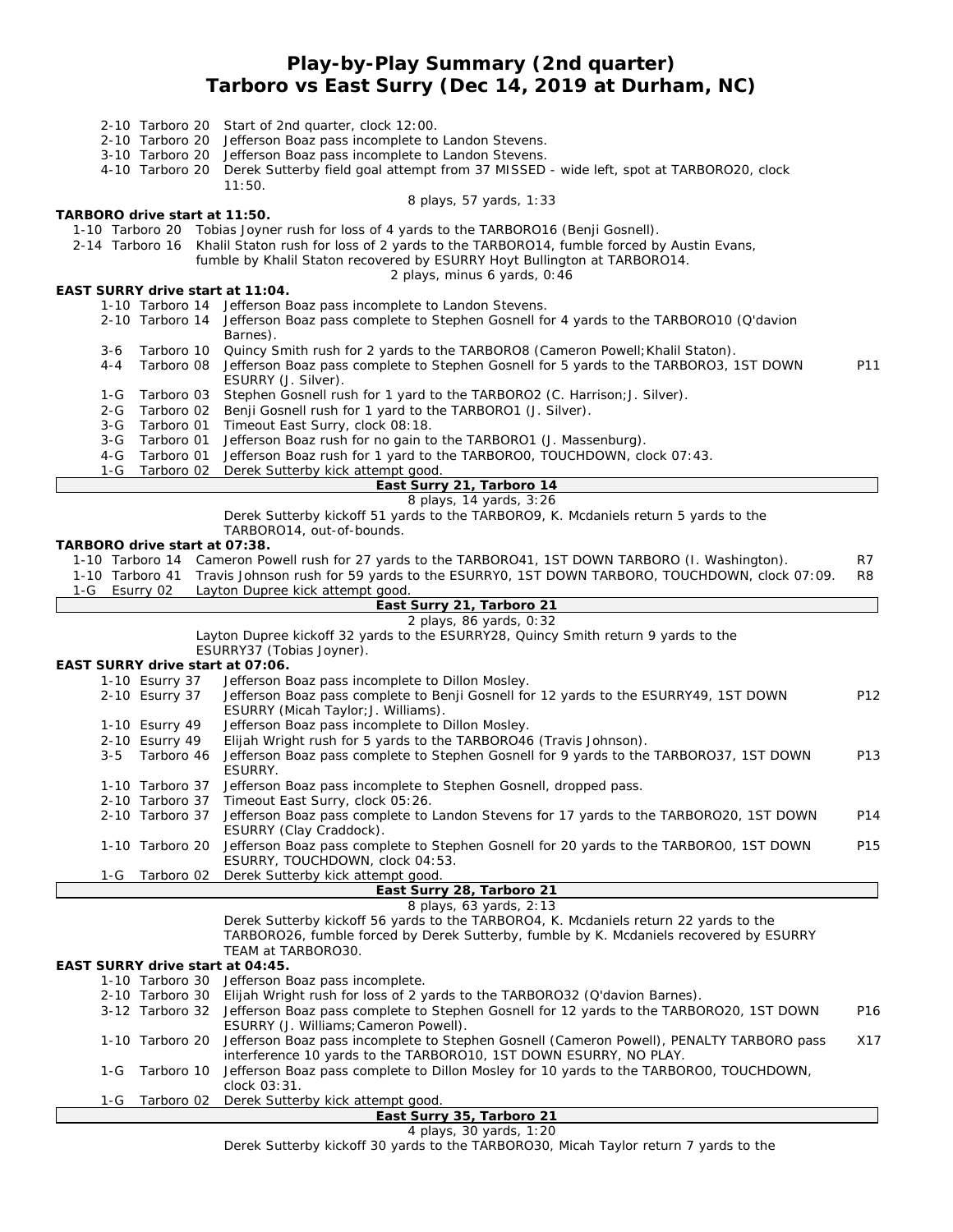### **Play-by-Play Summary (2nd quarter) Tarboro vs East Surry (Dec 14, 2019 at Durham, NC)**

#### TARBORO37 (T.Harless).

**TARBORO drive start at 03:25.**

- 1-10 Tarboro 37 K. Mcdaniels rush for 2 yards to the TARBORO39 (T.Harless).
- 2-8 Tarboro 39 Cameron Powell rush for 6 yards to the TARBORO45, out-of-bounds (Tye Needham).
- 3-2 Tarboro 45 PENALTY ESURRY offside defense 5 yards to the 50 yardline, 1ST DOWN TARBORO. X9
- 1-10 Tarboro 50 K. Mcdaniels rush for no gain to the 50 yardline, out-of-bounds (Hoyt Bullington).
- 2-10 Tarboro 50 Khalil Staton rush for 1 yard to the ESURRY49 (T.Harless).
- 3-9 Esurry 49 K. Mcdaniels rush for 3 yards to the ESURRY46 (Benji Gosnell;Tye Needham).
- 4-6 Esurry 46 Timeout Tarboro, clock 00:59.
- 4-6 Esurry 46 Timeout East Surry, clock 00:59.
- 4-6 Esurry 46 K. Mcdaniels pass incomplete to Samaj Petteway.

#### *6 plays, 17 yards, 3:25*

**EAST SURRY drive start at 00:56.**

- 1-10 Esurry 46 Jefferson Boaz pass complete to Dillon Mosley for 12 yards to the TARBORO42, PENALTY ESURRY holding 15 yards to the ESURRY31, NO PLAY.
	- 1-25 Esurry 31 Jefferson Boaz pass complete to Dillon Mosley for 7 yards to the ESURRY38 (K. Mcdaniels;Evan Morris).
	- 2-18 Esurry 38 Jefferson Boaz pass complete to Landon Stevens for 10 yards to the ESURRY48.<br>3-8 Esurry 48 Jefferson Boaz pass incomplete to Landon Stevens (K. Mcdaniels).
	- Jefferson Boaz pass incomplete to Landon Stevens (K. Mcdaniels).

**EAST SURRY drive start at 00:00.**

End of half, clock 00:00.

*3 plays, 2 yards, 0:00*

|         |           | END OF 2nd QUARTER: East Surry 35, Tarboro 21 |  |
|---------|-----------|-----------------------------------------------|--|
|         |           |                                               |  |
| $T$ ime | 1st Downs | Conversions                                   |  |

|                       |       | .                                                   | ISL DUWIIS |  |      | GI INGI SIDI IS |             |                                |                      |
|-----------------------|-------|-----------------------------------------------------|------------|--|------|-----------------|-------------|--------------------------------|----------------------|
| Quarter Summary       | Score | Poss                                                | R P X      |  | -3rd | 4th             | Rushina     | Passing                        | Penalties            |
| Tarboro<br>East Surry |       | 7 04:51 2 0 1 3 0-1 0-1<br>21 07:09 0 6 1 7 2-6 2-2 |            |  |      |                 | 9-92<br>7-8 | $0 - 1 - 0 - 0$<br>10-18-0-106 | $1 - 10$<br>$2 - 20$ |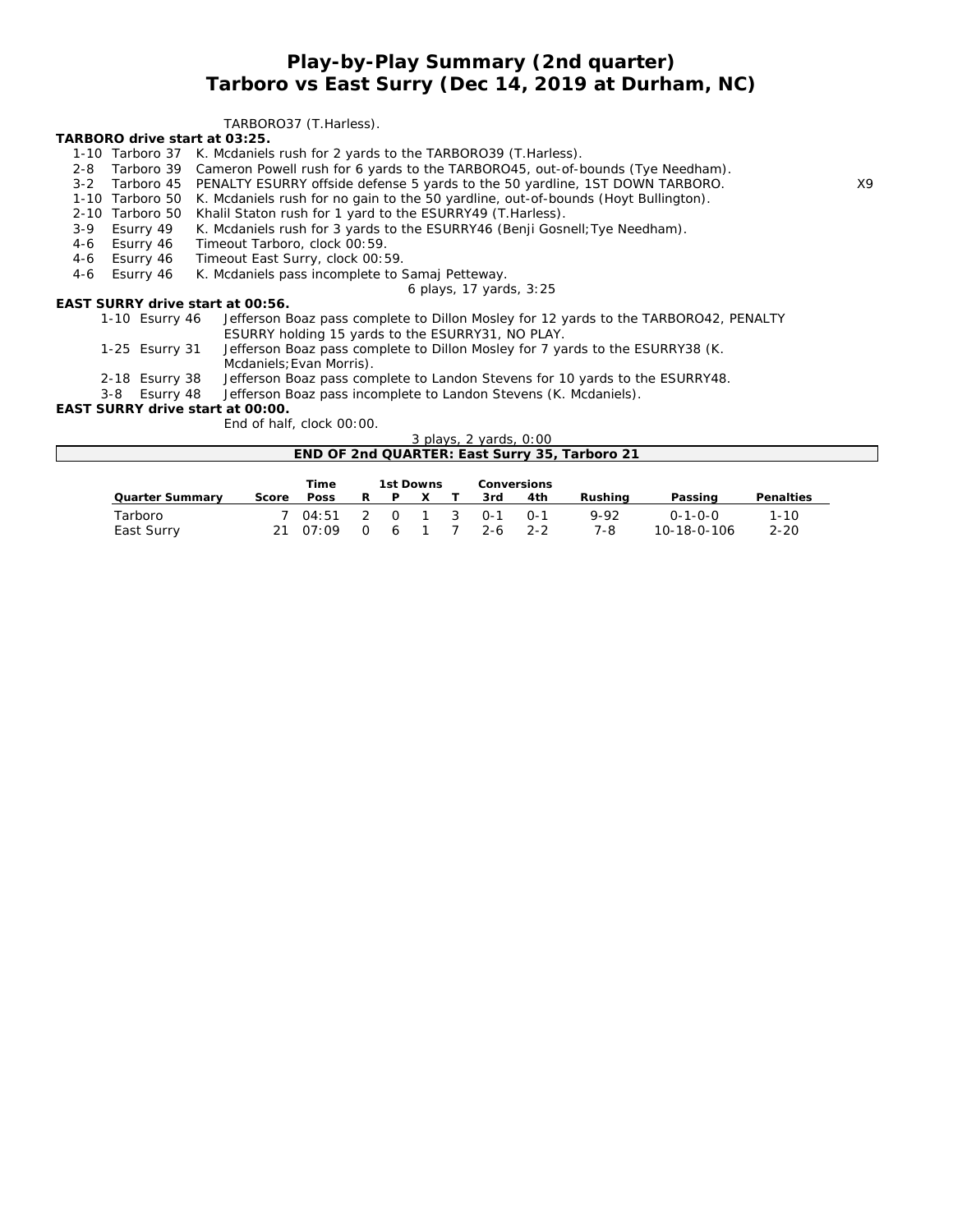#### **Quickie Statistics (Halftime) Tarboro vs East Surry (Dec 14, 2019 at Durham, NC)**

|                                  | TARBORO     | <b>ESURRY</b> |
|----------------------------------|-------------|---------------|
| Score                            | 21          | 35            |
| <b>FIRST DOWNS</b>               | 9           | 17            |
| RUSHES-YARDS (NET)               | $21 - 231$  | $14 - 18$     |
| PASSING YDS (NET)                | ∩           | 288           |
| Passes Att-Comp-Int              | $1 - 0 - 0$ | $27 - 19 - 0$ |
| <b>TOTAL OFFENSE PLAYS-YARDS</b> | 22-231      | 41-306        |
| <b>Fumble Returns-Yards</b>      | $O-O$       | $O - O$       |
| Punt Returns-Yards               | $0 - 0$     | $0 - 0$       |
| Kickoff Returns-Yards            | $5 - 63$    | $3 - 42$      |
| Interception Returns-Yards       | $0 - 0$     | $0 - 0$       |
| Punts (Number-Avg)               | $0 - 0.0$   | $0 - 0.0$     |
| Fumbles-Lost                     | $2 - 2$     | $0 - 0$       |
| Penalties-Yards                  | $2 - 25$    | $3 - 25$      |
| Possession Time                  | 10:53       | 13:07         |
| <b>Third-Down Conversions</b>    | 2 of 3      | 2 of 7        |
| Fourth-Down Conversions          | 0 of 1      | 3 of 3        |

#### **Tarboro East Surry**

| Rushing                | No. Gain Loss<br>Net TD<br>La Ava                                                        | Rushing                    | No. Gain Loss                         | Net TD                   | Avg<br>La             |
|------------------------|------------------------------------------------------------------------------------------|----------------------------|---------------------------------------|--------------------------|-----------------------|
| Khalil Staton          | 2<br>5<br>76<br>74<br>63<br>1<br>14.8                                                    | Jefferson Boaz             | $\mathbf 0$<br>4<br>7                 | 7<br>1                   | 1.8<br>6              |
| Travis Johnson         | 2<br>59<br>$\mathbf 0$<br>59<br>29.5<br>1<br>59                                          | Quincy Smith               | $\overline{\mathbf{c}}$<br>4<br>0     | 4<br>0                   | $\overline{2}$<br>2.0 |
| Cameron Powell         | 53<br>$\mathbf 0$<br>53<br>6<br>27<br>8.8<br>0                                           | Stephen Gosnell            | $\overline{c}$<br>3<br>$\mathsf O$    | 3<br>$\mathsf{O}\xspace$ | $\overline{2}$<br>1.5 |
| Kimani Mcdaniels       | 49<br>49<br>21<br>8.2<br>6<br>O<br>1                                                     | Elijah Wright              | 5<br>$\overline{2}$<br>$\overline{2}$ | 3<br>$\Omega$            | 5<br>1.5              |
| Passing                | $C - A - I$<br>Yds TD Long Sack                                                          | Passing                    | $C-A-I$                               | Yds                      | TD Long Sack          |
| Kimani Mcdaniels       | $0 - 1 - 0$<br>$\Omega$<br>$\Omega$<br>$\Omega$                                          | Jefferson Boaz<br>$\Omega$ | $19 - 27 - 0$                         | 288<br>4                 | 41<br>$\Omega$        |
| Receiving              | No. Yards<br>TD<br>Long                                                                  | Receiving                  | Yards<br>No.                          | TD<br>Long               |                       |
|                        |                                                                                          | Stephen Gosnell            | 111<br>7                              | 2<br>41                  |                       |
|                        |                                                                                          | <b>Landon Stevens</b>      | 109<br>6                              | 1                        | 39                    |
|                        |                                                                                          | Benji Gosnell              | 2<br>24                               | 0                        | 12                    |
|                        |                                                                                          | <b>Dillon Mosley</b>       | $\overline{2}$<br>17                  | 1                        | 10                    |
| Punting                | No.<br>Yds<br>Avg Long In20                                                              | Punting<br>TВ              | No.<br>Yds                            | Avg Long In20            | TВ                    |
| Punt Returns           | No. Yards<br>TD<br>Long                                                                  | Punt Returns               | No. Yards                             | TD<br>Long               |                       |
| <b>Kick Returns</b>    | Yards<br>TD<br>No.<br>Long                                                               | <b>Kick Returns</b>        | Yards<br>No.                          | <b>TD</b><br>Long        |                       |
| Kimani Mcdaniels       | 2<br>$\mathsf{O}$<br>31<br>22                                                            | Stephen Gosnell            | 21<br>1                               | $\Omega$<br>21           |                       |
| Cameron Powell         | 9<br>9<br>$\Omega$<br>1                                                                  | Landon Stevens             | 12<br>1                               | 12<br>$\mathcal{O}$      |                       |
| Tackles                | Total<br>Sacks<br><b>TFL</b><br>UA-A                                                     | Tackles                    | UA-A<br>Total                         | Sacks                    | TFL                   |
| Javarious Silver       | $3 - 1$<br>0.0<br>0.0<br>4                                                               | <b>Tristian Harless</b>    | $3 - 1$<br>4                          | 0.0                      | 0.0                   |
| Ja'viyes Massenbu      | $2 - 2$<br>0.5<br>0.0<br>4                                                               | Stephen Gosnell            | $2 - 0$<br>2                          | 0.0                      | 0.0                   |
| Micah Taylor           | $1 - 3$<br>4<br>0.0<br>0.0                                                               | Evan Morris                | $\overline{c}$<br>$2 - 0$             | 0.0                      | 0.0                   |
| <b>Q'davion Barnes</b> | 3<br>$3 - 0$<br>0.0<br>1.0                                                               | Benji Gosnell              | $\overline{2}$<br>$1 - 1$             | 0.0                      | 1.0                   |
| Time<br>Qtr            | Scoring Play                                                                             |                            |                                       |                          | $V-H$                 |
| 10:49<br>1st           | ESURRY - Landon Stevens 39 yd pass from Jefferson Boaz (Derek Sutterby kick), 4-78 1:21  |                            |                                       |                          | $0 - 7$               |
| 08:24                  | TARBORO - Khalil Staton 63 yd run (Layton Dupree kick), 4-80 2:21                        |                            |                                       |                          | $7 - 7$               |
| 05:08                  | ESURRY - Stephen Gosnell 41 yd pass from Jefferson Boaz (Derek Sutterby kick), 7-72 3:14 |                            |                                       |                          | $7 - 14$              |
| 01:24                  | TARBORO - Kimani Mcdaniels 21 yd run (Layton Dupree kick), 8-64 3:41                     |                            |                                       |                          | $14 - 14$             |
| 07:43<br>2nd           | ESURRY - Jefferson Boaz 1 yd run (Derek Sutterby kick), 8-14 3:26                        |                            |                                       |                          | $14 - 21$             |

07:09 TARBORO - Travis Johnson 59 yd run (Layton Dupree kick), 2-86 0:32 21 - 21 04:53 ESURRY - Stephen Gosnell 20 yd pass from Jefferson Boaz (Derek Sutterby kick), 8-63 2:13 21 - 28 03:31 ESURRY - Dillon Mosley 10 yd pass from Jefferson Boaz (Derek Sutterby kick), 4-30 1:20 21 - 35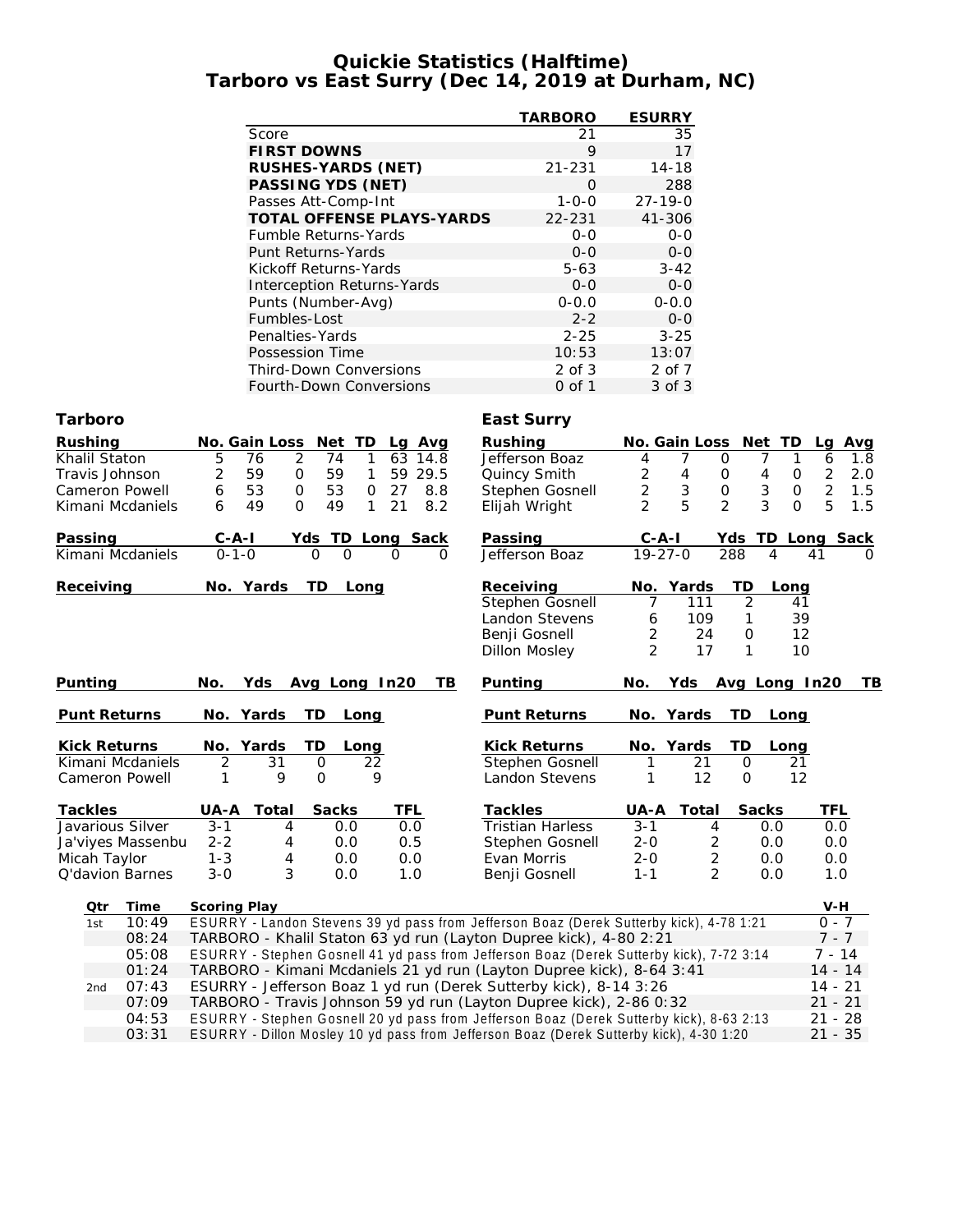**Play-by-Play Summary (3rd quarter) Tarboro vs East Surry (Dec 14, 2019 at Durham, NC)**

Start of 3rd quarter, clock 12:00, ESURRY ball on ESURRY40. Derek Sutterby kickoff 39 yards to the TARBORO21, Cameron Powell return 14 yards to the TARBORO35, out-of-bounds. **TARBORO drive start at 11:57.** 1-10 Tarboro 35 Khalil Staton rush for no gain to the TARBORO35 (Benji Gosnell). 2-10 Tarboro 35 Cameron Powell rush for loss of 6 yards to the TARBORO29 (Benji Gosnell). 3-16 Tarboro 29 K. Mcdaniels pass complete to Ke'nazius Black for 46 yards to the ESURRY25, 1ST DOWN P10 TARBORO. 1-10 Esurry 25 Travis Johnson rush for no gain to the ESURRY25 (Joshua Joyce).<br>2-10 Esurry 25 Khalil Staton rush for 2 yards to the ESURRY23 (I. Washington). Khalil Staton rush for 2 yards to the ESURRY23 (I. Washington). 3-8 Esurry 23 K. Mcdaniels rush for 5 yards to the ESURRY18 (Luke Bullington). 4-3 Esurry 18 Cameron Powell rush for 1 yard to the ESURRY17 (T.Harless). *7 plays, 48 yards, 3:26* **EAST SURRY drive start at 08:31.** 1-10 Esurry 17 Elijah Wright rush for no gain to the ESURRY17 (C. Harrison). 2-10 Esurry 17 Jefferson Boaz pass complete to Dillon Mosley for 10 yards to the ESURRY27, 1ST DOWN P18 ESURRY. 1-10 Esurry 27 Jefferson Boaz pass complete to Dillon Mosley for 3 yards to the ESURRY30, out-of-bounds (Khalil Staton). 2-7 Esurry 30 Jefferson Boaz pass complete to Stephen Gosnell for 7 yards to the ESURRY37, 1ST DOWN P19 ESURRY (J. Williams). 1-10 Esurry 37 Elijah Wright rush for 5 yards to the ESURRY42 (Clay Craddock). 2-5 Esurry 42 Jefferson Boaz pass incomplete to Stephen Gosnell. 3-5 Esurry 42 Jefferson Boaz pass complete to Stephen Gosnell for 9 yards to the TARBORO49, 1ST DOWN P20 ESURRY (Clay Craddock). 1-10 Tarboro 49 PENALTY ESURRY false start 5 yards to the ESURRY46. 1-15 Esurry 46 Jefferson Boaz pass complete to Stephen Gosnell for 10 yards to the TARBORO44 (Cameron Powell). 2-5 Tarboro 44 Elijah Wright rush for loss of 1 yard to the TARBORO45 (C. Harrison). 3-6 Tarboro 45 Jefferson Boaz sacked for loss of 11 yards to the ESURRY44 (C. Harrison). 4-17 Esurry 44 Jefferson Boaz punt 35 yards to the TARBORO21, Ke'nazius Black return 6 yards to the TARBORO27, fumble forced by TEAM, fumble by Ke'nazius Black recovered by ESURRY TEAM at TARBORO27. *10 plays, 27 yards, 5:41* **EAST SURRY drive start at 02:50.** 1-10 Tarboro 27 Jefferson Boaz pass complete to Stephen Gosnell for 13 yards to the TARBORO14, 1ST DOWN P21 ESURRY. 1-10 Tarboro 14 Jefferson Boaz pass complete to Stephen Gosnell for 10 yards to the TARBORO4, 1ST DOWN P22 ESURRY (J. Silver). 1-G Tarboro 04 PENALTY TARBORO substitution infraction 2 yards to the TARBORO2. 1-G Tarboro 02 Jefferson Boaz rush for 1 yard to the TARBORO1 (Q'davion Barnes). 2-G Tarboro 01 Stephen Gosnell rush for no gain to the TARBORO1 (Evan Morris). 3-G Tarboro 01 Jefferson Boaz pass complete to Dillon Mosley for 1 yard to the TARBORO0, TOUCHDOWN, clock 00:41. 1-G Tarboro 02 Derek Sutterby kick attempt good. **East Surry 42, Tarboro 21** *5 plays, 27 yards, 2:09* Derek Sutterby kickoff 26 yards to the TARBORO34, Jalen Razor return 2 yards to the TARBORO36, fumble forced by Tye Needham, fumble by Jalen Razor recovered by ESURRY Luke Bullington at TARBORO36. **EAST SURRY drive start at 00:36.** 1-10 Tarboro 36 Jefferson Boaz pass complete to Landon Stevens for 13 yards to the TARBORO23, 1ST DOWN P23 ESURRY (J. Williams). **END OF 3rd QUARTER: East Surry 42, Tarboro 21 Time 1st Downs Conversions Quarter Summary Score Poss R P X T 3rd 4th Rushing Passing Penalties**

Tarboro 0 03:31 0 1 0 1 1-2 0-1 6-2 1-1-0-46 1-2 East Surry 7 08:26 0 6 0 6 2-3 0-0 6-(-6) 9-10-0-76 1-5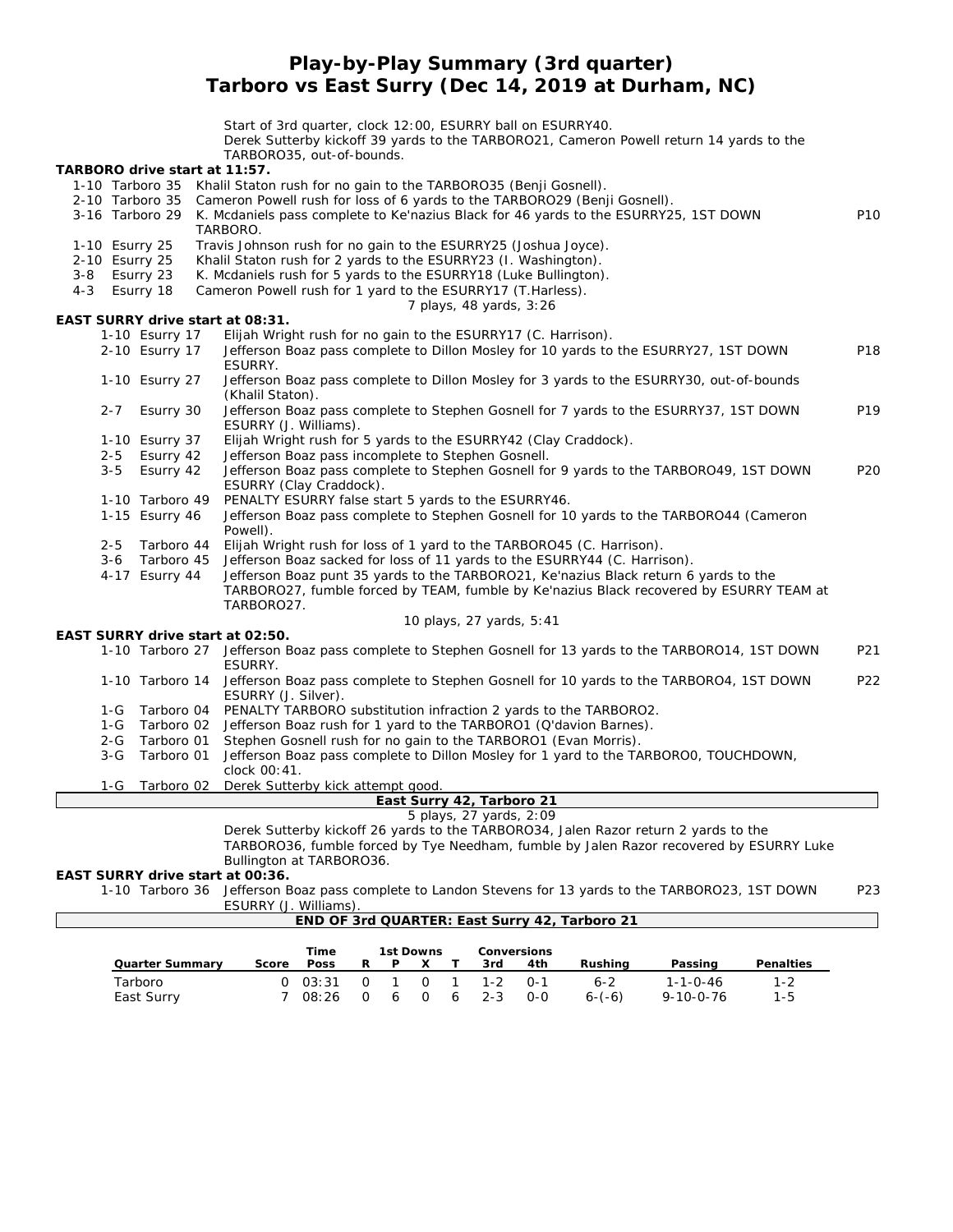#### **Quickie Statistics (3rd quarter) Tarboro vs East Surry (Dec 14, 2019 at Durham, NC)**

|                                  | <b>TARBORO</b> | <b>ESURRY</b> |
|----------------------------------|----------------|---------------|
| Score                            | 21             | 42            |
| <b>FIRST DOWNS</b>               | 10             | 23            |
| RUSHES-YARDS (NET)               | 27-233         | $20 - 12$     |
| PASSING YDS (NET)                | 46             | 364           |
| Passes Att-Comp-Int              | $2 - 1 - 0$    | $37 - 28 - 0$ |
| <b>TOTAL OFFENSE PLAYS-YARDS</b> | 29-279         | 57-376        |
| <b>Fumble Returns-Yards</b>      | $0 - 0$        | $O-O$         |
| Punt Returns-Yards               | $1 - 6$        | $0 - 0$       |
| Kickoff Returns-Yards            | $7 - 79$       | $3 - 42$      |
| Interception Returns-Yards       | $0 - 0$        | $0 - 0$       |
| Punts (Number-Avg)               | $0 - 0.0$      | $1 - 35.0$    |
| Fumbles-Lost                     | $4 - 4$        | $0 - 0$       |
| Penalties-Yards                  | $3 - 27$       | $4 - 30$      |
| Possession Time                  | 14:24          | 21:33         |
| <b>Third-Down Conversions</b>    | 3 of 5         | 4 of 10       |
| Fourth-Down Conversions          | $0$ of $2$     | $3$ of $3$    |

### **Tarboro East Surry**

| Rushing<br>Khalil Staton<br>Travis Johnson<br>Kimani Mcdaniels<br><b>Cameron Powell</b> | No. Gain Loss<br>78<br>3<br>59<br>54<br>7<br>54<br>8 | Net<br><b>TD</b><br>$\overline{2}$<br>76<br>$\mathbf{1}$<br>$\mathbf 0$<br>59<br>1<br>54<br>$\mathcal{O}$<br>1<br>48<br>6<br>$\overline{O}$ | Lg Avg<br>63<br>10.9<br>59<br>19.7<br>7.7<br>21<br>27<br>6.0 | Rushing<br>Elijah Wright<br>Quincy Smith<br>Stephen Gosnell<br>Benji Gosnell                   | 5<br>2<br>3<br>$\overline{2}$               | No. Gain Loss<br>10<br>4<br>3<br>1  | Net TD<br>$\mathfrak{Z}$<br>$\Omega$<br>7<br>0<br>4<br>O<br>3<br>$\overline{O}$<br>$\mathbf 0$<br>1<br>0<br>$\Omega$ | La<br>5<br>$\overline{2}$<br>$\overline{2}$<br>$\mathbf{1}$ | Avg<br>1.4<br>2.0<br>1.0<br>0.5 |
|-----------------------------------------------------------------------------------------|------------------------------------------------------|---------------------------------------------------------------------------------------------------------------------------------------------|--------------------------------------------------------------|------------------------------------------------------------------------------------------------|---------------------------------------------|-------------------------------------|----------------------------------------------------------------------------------------------------------------------|-------------------------------------------------------------|---------------------------------|
| Passing                                                                                 | $C - A - I$                                          | TD.<br>Yds                                                                                                                                  | Long Sack                                                    | Passing                                                                                        | $C - A - I$                                 |                                     | TD.<br>Yds                                                                                                           | Long Sack                                                   |                                 |
| Kimani Mcdaniels                                                                        | $1 - 2 - 0$                                          | 46<br>$\Omega$                                                                                                                              | 46<br>$\Omega$                                               | Jefferson Boaz                                                                                 | $28 - 37 - 0$                               |                                     | 5<br>364                                                                                                             | 41                                                          |                                 |
| Receiving<br>Ke'nazius Black                                                            | No. Yards<br>46                                      | TD<br>Long<br>$\Omega$                                                                                                                      | 46                                                           | Receiving<br>Stephen Gosnell<br><b>Landon Stevens</b><br><b>Dillon Mosley</b><br>Benji Gosnell | $\overline{12}$<br>7<br>5<br>$\overline{2}$ | No. Yards<br>160<br>122<br>31<br>24 | TD<br>Long<br>$\overline{2}$<br>2<br>$\Omega$                                                                        | 41<br>39<br>10<br>12                                        |                                 |
| Punting                                                                                 | No.<br>Yds                                           | Avg Long In20                                                                                                                               | TB                                                           | Punting<br>Jefferson Boaz                                                                      | No.<br>1                                    | Yds<br>35                           | Avg Long In20<br>35.0<br>35                                                                                          | $\Omega$                                                    | TВ<br>O                         |
| <b>Punt Returns</b><br>Ke'nazius Black                                                  | No.<br>Yards<br>6                                    | TD<br>Long<br>$\Omega$                                                                                                                      | 6                                                            | <b>Punt Returns</b>                                                                            | No.                                         | Yards                               | <b>TD</b><br>Long                                                                                                    |                                                             |                                 |
| <b>Kick Returns</b>                                                                     | Yards<br>No.                                         | TD<br>Long                                                                                                                                  |                                                              | Kick Returns                                                                                   | No.                                         | Yards                               | TD<br>Long                                                                                                           |                                                             |                                 |
| Cameron Powell                                                                          | $\overline{2}$<br>23                                 | $\mathsf O$<br>14                                                                                                                           |                                                              | Stephen Gosnell                                                                                |                                             | 21                                  | $\mathbf 0$<br>21                                                                                                    |                                                             |                                 |
| Kimani Mcdaniels                                                                        | 31<br>2                                              | 22<br>$\Omega$                                                                                                                              |                                                              | Landon Stevens                                                                                 |                                             | 12                                  | $\Omega$                                                                                                             | 12                                                          |                                 |
| Tackles                                                                                 | Total<br>UA-A                                        | Sacks                                                                                                                                       | TFL                                                          | Tackles                                                                                        | UA-A                                        | Total                               | Sacks                                                                                                                | TFL                                                         |                                 |
| Javarious Silver                                                                        | $4 - 1$                                              | $\overline{5}$<br>0.0                                                                                                                       | 0.0                                                          | <b>Tristian Harless</b>                                                                        | $4 - 1$                                     | 5                                   | 0.0                                                                                                                  | 0.0                                                         |                                 |
| Jaquarius Williams                                                                      | $3 - 2$                                              | 5<br>0.0                                                                                                                                    | 0.0                                                          | Benji Gosnell                                                                                  | $3 - 1$                                     | 4                                   | 0.0                                                                                                                  | 2.0                                                         |                                 |
| Christian Harrison                                                                      | $3 - 2$                                              | 5<br>1.0                                                                                                                                    | 2.5                                                          | Tye Needham                                                                                    | $2 - 1$                                     | 3                                   | 0.0                                                                                                                  | 0.0                                                         |                                 |
| Q'davion Barnes                                                                         | $4 - 0$                                              | 4<br>0.0                                                                                                                                    | 1.0                                                          | Evan Morris                                                                                    | $2 - 0$                                     | $\overline{2}$                      | 0.0                                                                                                                  | 0.0                                                         |                                 |
| Time<br>Qtr                                                                             | Scoring Play                                         |                                                                                                                                             |                                                              |                                                                                                |                                             |                                     |                                                                                                                      | $V-H$                                                       |                                 |
| 10:49<br>1st                                                                            |                                                      |                                                                                                                                             |                                                              | ESURRY - Landon Stevens 39 yd pass from Jefferson Boaz (Derek Sutterby kick), 4-78 1:21        |                                             |                                     |                                                                                                                      | $0 - 7$                                                     |                                 |
|                                                                                         |                                                      |                                                                                                                                             |                                                              |                                                                                                |                                             |                                     |                                                                                                                      |                                                             |                                 |

| 1st | 1():49 | ESURRY - Landon Stevens 39 yd pass from Jefferson Boaz (Derek Sutterby kick), 4-78 1:21  | $() - /$  |
|-----|--------|------------------------------------------------------------------------------------------|-----------|
|     | 08:24  | TARBORO - Khalil Staton 63 yd run (Layton Dupree kick), 4-80 2:21                        | 7 - 7     |
|     | 05:08  | ESURRY - Stephen Gosnell 41 yd pass from Jefferson Boaz (Derek Sutterby kick), 7-72 3:14 | $7 - 14$  |
|     | 01:24  | TARBORO - Kimani Mcdaniels 21 yd run (Layton Dupree kick), 8-64 3:41                     | $14 - 14$ |
| 2nd | 07:43  | ESURRY - Jefferson Boaz 1 yd run (Derek Sutterby kick), 8-14 3:26                        | $14 - 21$ |
|     | 07:09  | TARBORO - Travis Johnson 59 yd run (Layton Dupree kick), 2-86 0:32                       | $21 - 21$ |
|     | 04:53  | ESURRY - Stephen Gosnell 20 yd pass from Jefferson Boaz (Derek Sutterby kick), 8-63 2:13 | $21 - 28$ |
|     | 03:31  | ESURRY - Dillon Mosley 10 yd pass from Jefferson Boaz (Derek Sutterby kick), 4-30 1:20   | $21 - 35$ |
| 3rd | 00:41  | ESURRY - Dillon Mosley 1 yd pass from Jefferson Boaz (Derek Sutterby kick), 5-27 2:09    | $21 - 42$ |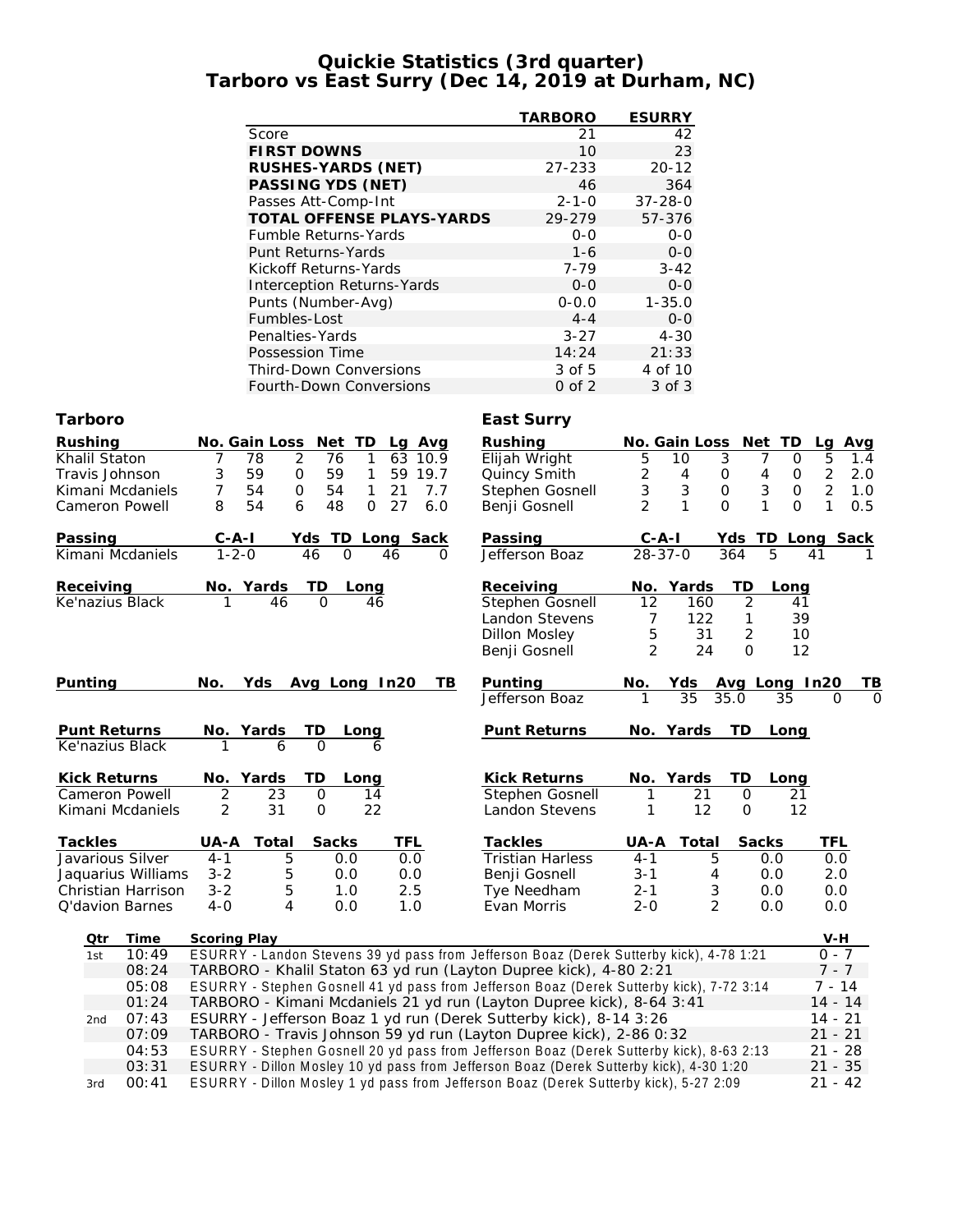### **Play-by-Play Summary (4th quarter) Tarboro vs East Surry (Dec 14, 2019 at Durham, NC)**

| Start of 4th quarter, clock 12:00.<br>1-10 Tarboro 23<br>Jefferson Boaz pass complete to Landon Stevens for 23 yards to the TARBOROO, 1ST DOWN<br>1-10 Tarboro 23<br>ESURRY, TOUCHDOWN, clock 11:56.  | P24              |
|-------------------------------------------------------------------------------------------------------------------------------------------------------------------------------------------------------|------------------|
| Derek Sutterby kick attempt good.<br>1-G<br>Tarboro 02<br>East Surry 49, Tarboro 21                                                                                                                   |                  |
| 2 plays, 36 yards, 0:41                                                                                                                                                                               |                  |
| Derek Sutterby kickoff 24 yards to the TARBORO36, fair catch by Tobias Joyner.<br>TARBORO drive start at 11:55.<br>Timeout Tarboro, clock 11:55.<br>1-10 Tarboro 36                                   |                  |
| 1-10 Tarboro 36 Tobias Joyner rush for 4 yards to the TARBORO40 (I. Washington).                                                                                                                      |                  |
| Tarboro 40<br>K. Mcdaniels rush for no gain to the TARBORO40, out-of-bounds.<br>$2 - 6$                                                                                                               |                  |
| Tarboro 40<br>K. Mcdaniels pass complete to Ke'nazius Black for 57 yards to the ESURRY3, 1ST DOWN<br>3-6<br>TARBORO (Tye Needham).                                                                    | P11              |
| Esurry 03<br>Cameron Powell rush for no gain to the ESURRY3 (Hoyt Bullington).<br>1-G                                                                                                                 |                  |
| Cameron Powell rush for 3 yards to the ESURRYO, TOUCHDOWN, clock 09:21.<br>Esurry 03<br>2-G<br>Esurry 02<br>Layton Dupree kick attempt good.<br>1-G                                                   |                  |
| East Surry 49, Tarboro 28                                                                                                                                                                             |                  |
| 5 plays, 64 yards, 2:37                                                                                                                                                                               |                  |
| Layton Dupree kickoff 43 yards to the ESURRY17, Stephen Gosnell return 7 yards to the<br>ESURRY24.                                                                                                    |                  |
| EAST SURRY drive start at 09:18.                                                                                                                                                                      |                  |
| 1-10 Esurry 24<br>Stephen Gosnell rush for loss of 3 yards to the ESURRY21 (Micah Taylor).<br>2-13 Esurry 21<br>Jefferson Boaz pass complete to Landon Stevens for 22 yards to the ESURRY43, 1ST DOWN | P <sub>25</sub>  |
| ESURRY (Khalil Staton).<br>Jefferson Boaz pass complete to Stephen Gosnell for 46 yards to the TARBORO11, 1ST DOWN<br>1-10 Esurry 43<br>ESURRY (K. Mcdaniels).                                        | P <sub>26</sub>  |
| Jefferson Boaz pass complete to Dillon Mosley for 11 yards to the TARBOROO, 1ST DOWN<br>1-10 Tarboro 11<br>ESURRY, TOUCHDOWN, clock 07:07.                                                            | P <sub>2</sub> 7 |
| Derek Sutterby kick attempt good.<br>1-G<br>Tarboro 02                                                                                                                                                |                  |
| East Surry 56, Tarboro 28                                                                                                                                                                             |                  |
| 4 plays, 76 yards, 2:21                                                                                                                                                                               |                  |
| Derek Sutterby kickoff 35 yards to the TARBORO25, Cameron Powell return -1 yards to the<br>TARBORO24.                                                                                                 |                  |
| TARBORO drive start at 06:57.                                                                                                                                                                         |                  |
| 1-10 Tarboro 24 K. Mcdaniels rush for 5 yards to the TARBORO29, out-of-bounds.                                                                                                                        |                  |
| Tarboro 29 K. Mcdaniels rush for loss of 1 yard to the TARBORO28 (Benji Gosnell).<br>$2 - 5$                                                                                                          |                  |
| Tarboro 28 Timeout Tarboro, clock 06:03.<br>3-6<br>Tarboro 28 Ke'nazius Black pass incomplete to Micah Taylor (Luke Bullington).<br>3-6                                                               |                  |
| Tarboro 28<br>PENALTY TARBORO delay of game 5 yards to the TARBORO23.<br>4-6                                                                                                                          |                  |
| 4-11 Tarboro 23<br>Layton Dupree punt 48 yards to the ESURRY29, downed.                                                                                                                               |                  |
| 3 plays, minus 1 yard, 1:33                                                                                                                                                                           |                  |
| EAST SURRY drive start at 05:24.<br>1-10 Esurry 29<br>Quincy Smith rush for 8 yards to the ESURRY37 (J. Williams).                                                                                    |                  |
| Quincy Smith rush for 6 yards to the ESURRY43, 1ST DOWN ESURRY (Q'davion Barnes).<br>2-2 Esurry 37                                                                                                    | R28              |
| 1-10 Esurry 43<br>Jefferson Boaz pass complete to Landon Stevens for 12 yards to the TARBORO45, 1ST DOWN<br>ESURRY (Darrick Moore).                                                                   | P <sub>29</sub>  |
| Quincy Smith rush for no gain to the TARBORO45 (C. Harrison; Darrick Moore).<br>1-10 Tarboro 45                                                                                                       |                  |
| Hoyt Bullington rush for 6 yards to the TARBORO39 (Micah Taylor).<br>2-10 Tarboro 45                                                                                                                  |                  |
| Tarboro 39<br>Hoyt Bullington rush for 1 yard to the TARBORO38 (D. Massenburg; C. Harrison).<br>3-4                                                                                                   |                  |
| Tarboro 38<br>Timeout East Surry, clock 00:50.<br>4-3<br>Tarboro 38<br>Rommie Speaks rush for loss of 2 yards to the TARBORO40 (C. Harrison).<br>4-3                                                  |                  |
| 7 plays, 31 yards, 4:40                                                                                                                                                                               |                  |
| TARBORO drive start at 00:44.                                                                                                                                                                         |                  |
| 1-10 Tarboro 40 PENALTY ESURRY offside defense (Kaleb Tilley) 5 yards to the TARBORO45.                                                                                                               |                  |
| Tarboro 45 K. Mcdaniels rush for loss of 2 yards to the TARBORO43, fumble by K. Mcdaniels recovered<br>$1 - 5$<br>by TARBORO K. Mcdaniels at TARBORO43.                                               |                  |
| End of game, clock 00:00.                                                                                                                                                                             |                  |
| 1 play, 3 yards, 0:44                                                                                                                                                                                 |                  |
| FINAL SCORE: East Surry 56, Tarboro 28                                                                                                                                                                |                  |
|                                                                                                                                                                                                       |                  |

|                 |       | Time  |    | 1st Downs |   | Conversions |         |         |                   |           |
|-----------------|-------|-------|----|-----------|---|-------------|---------|---------|-------------------|-----------|
| Quarter Summarv | Score | Poss  | P. |           |   | 3rd         | 4th     | Rushina | Passing           | Penalties |
| Tarboro         |       | 04.54 |    |           |   | $1 - 2$     | റ-റ     | 7.Q     | $1 - 2 - 0 - 57$  | 1-5       |
| East Surry      | 14    | 07:06 |    | -5-       | 6 | $0 - 1$     | $O - 1$ | 7-16    | $5 - 5 - 0 - 114$ | 1-5       |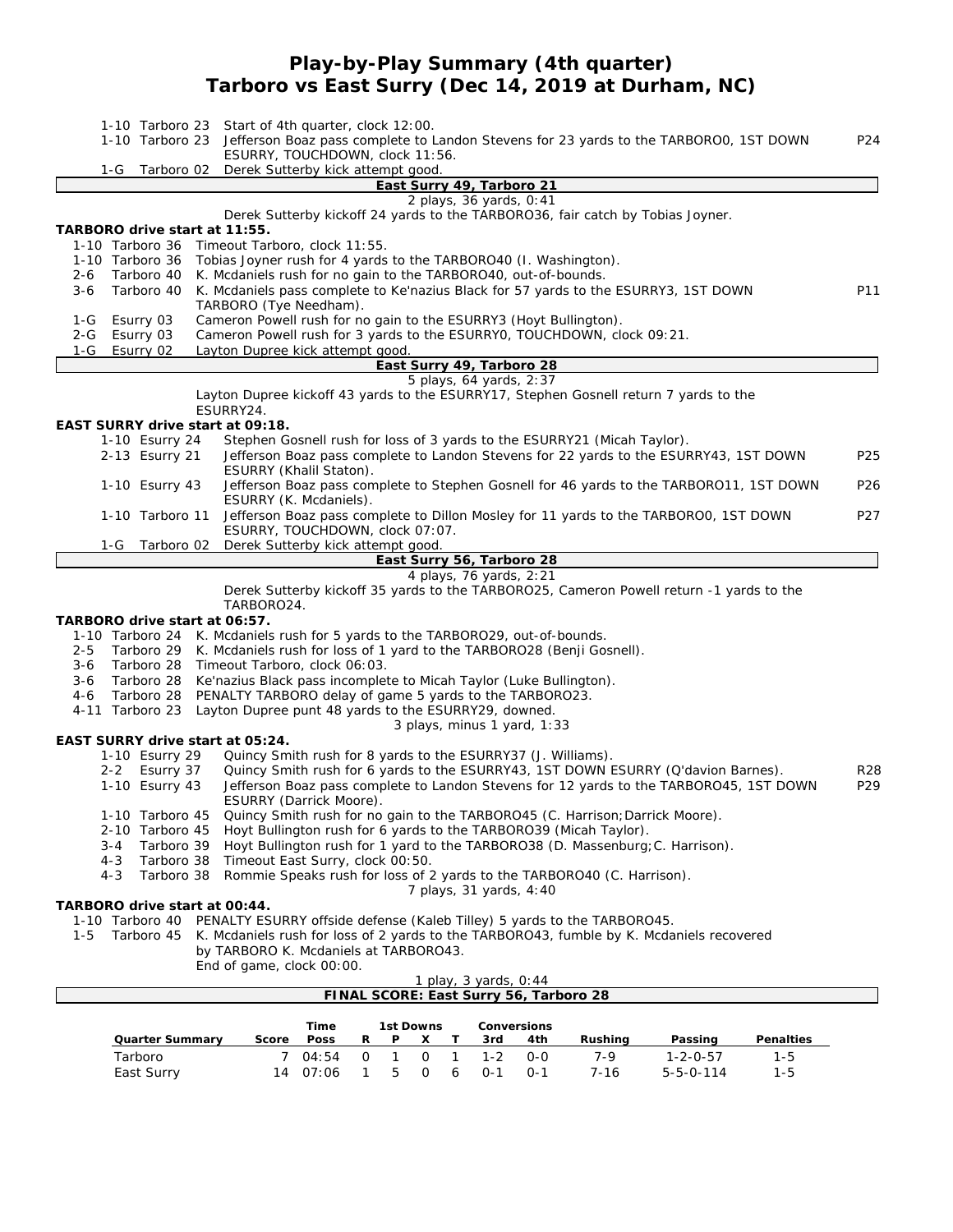#### **Quickie Statistics (4th quarter) Tarboro vs East Surry (Dec 14, 2019 at Durham, NC)**

|                     |                                                     | <b>TARBORO</b>          | <b>ESURRY</b>         |                          |                    |
|---------------------|-----------------------------------------------------|-------------------------|-----------------------|--------------------------|--------------------|
|                     | Score                                               | 28                      | 56                    |                          |                    |
|                     | <b>FIRST DOWNS</b>                                  | 11                      | 29                    |                          |                    |
|                     | RUSHES-YARDS (NET)                                  | 34-242                  | $27 - 28$             |                          |                    |
|                     | PASSING YDS (NET)                                   | 103                     | 478                   |                          |                    |
|                     | Passes Att-Comp-Int                                 | $4 - 2 - 0$             | 42-33-0               |                          |                    |
|                     | TOTAL OFFENSE PLAYS-YARDS                           | 38-345                  | 69-506                |                          |                    |
|                     | Fumble Returns-Yards                                | $O-O$                   | $O-O$                 |                          |                    |
|                     | Punt Returns-Yards                                  | $1 - 6$                 | $0-0$                 |                          |                    |
|                     | Kickoff Returns-Yards                               | $8 - 78$                | $4 - 49$              |                          |                    |
|                     | <b>Interception Returns-Yards</b>                   | $O-O$                   | $0-0$                 |                          |                    |
|                     | Punts (Number-Avg)                                  | $1 - 48.0$              | $1 - 35.0$            |                          |                    |
|                     | Fumbles-Lost                                        | $5 - 4$                 | $0 - 0$               |                          |                    |
|                     | Penalties-Yards                                     | $4 - 32$                | $5 - 35$              |                          |                    |
|                     | Possession Time                                     | 19:18                   | 28:39                 |                          |                    |
|                     | <b>Third-Down Conversions</b>                       | 4 of 7                  | 4 of 11               |                          |                    |
|                     | Fourth-Down Conversions                             | $0$ of $2$              | 3 of 4                |                          |                    |
| Tarboro             |                                                     | East Surry              |                       |                          |                    |
| Rushing             | No. Gain Loss<br>Net TD<br>Lg Avg                   | Rushing                 | No. Gain Loss         | Net TD                   | Avg<br>Lq          |
| Khalil Staton       | 7<br>78<br>2<br>63<br>76<br>10.9<br>1               | Quincy Smith            | 5<br>18               | 0<br>18<br>0             | 8<br>3.6           |
| Travis Johnson      | 59<br>59<br>3<br>1<br>59<br>19.7<br>0               | Elijah Wright           | 5<br>10               | $\mathfrak{Z}$<br>7<br>0 | $\mathbf 5$<br>1.4 |
| Kimani Mcdaniels    | 59<br>3<br>56<br>5.1<br>11<br>1<br>21               | Hoyt Bullington         | 2<br>$\boldsymbol{7}$ | $\overline{7}$<br>0<br>0 | 6<br>3.5           |
| Cameron Powell      | 5.1<br>10<br>57<br>6<br>51<br>27<br>1               | Benji Gosnell           | $\overline{2}$<br>1   | 1<br>0<br>0              | 1<br>0.5           |
| Passing             | $C-A-I$<br>Yds TD<br>Long Sack                      | Passing                 | C-A-I                 | Yds TD Long Sack         |                    |
| Kimani Mcdaniels    | $2 - 3 - 0$<br>103<br>$\mathsf{O}$<br>57<br>0       | Jefferson Boaz          | $33 - 42 - 0$         | 478<br>$\overline{7}$    | 46<br>1.           |
| Ke'nazius Black     | $0 - 1 - 0$<br>O<br>$\mathbf 0$<br>$\mathbf 0$<br>0 |                         |                       |                          |                    |
| Receiving           | No. Yards<br>TD<br>Long                             | Receiving               | No. Yards             | TD<br>Long               |                    |
| Ke'nazius Black     | $\overline{2}$<br>103<br>$\Omega$<br>57             | Stephen Gosnell         | 13<br>206             | $\overline{2}$<br>46     |                    |
|                     |                                                     | Landon Stevens          | 179<br>10             | 2<br>39                  |                    |
|                     |                                                     | <b>Dillon Mosley</b>    | 42<br>6               | 3<br>11                  |                    |
|                     |                                                     | Benji Gosnell           | 2<br>24               | 12<br>$\Omega$           |                    |
| <b>Punting</b>      | Yds<br>No.<br>Avg Long In20<br>TВ                   | Punting                 | No.<br>Yds            | Avg Long In20            | ΤВ                 |
| Layton Dupree       | 48<br>48.0<br>48<br>$\Omega$<br>$\Omega$            | Jefferson Boaz          | 35                    | 35.0<br>35               | $\Omega$<br>0      |
|                     |                                                     |                         |                       |                          |                    |
| Punt Returns        | TD<br>Yards<br>No.<br>Long                          | <b>Punt Returns</b>     | No. Yards             | TD<br>Long               |                    |
| Ke'nazius Black     | 6<br>$\Omega$<br>1<br>6                             |                         |                       |                          |                    |
| <b>Kick Returns</b> | No.<br>Yards<br>TD.<br>Long                         | <b>Kick Returns</b>     | No. Yards             | TD<br>Long               |                    |
| Cameron Powell      | 3<br>22<br>$\mathbf 0$<br>14                        | <b>Stephen Gosnell</b>  | 2<br>28               | $\circ$<br>21            |                    |
| Kimani Mcdaniels    | 31<br>22<br>2<br>$\mathbf 0$                        | Landon Stevens          | 1<br>12               | 12<br>$\circ$            |                    |
| Tackles             | Sacks<br>UA-A<br>Total<br>TFL                       | Tackles                 | UA-A<br>Total         | Sacks                    | TFL                |
| Christian Harrison  | 3.5<br>8<br>1.0<br>$4 - 4$                          | Benji Gosnell           | $4 - 1$               | 5<br>0.0                 | 3.0                |
| Jaquarius Williams  | $4 - 2$<br>6<br>0.0<br>0.0                          | <b>Tristian Harless</b> | $4 - 1$               | 5<br>0.0                 | 0.0                |

Jaquarius

| Qtr | Time  | Scoring Play                                                                             | V-H       |
|-----|-------|------------------------------------------------------------------------------------------|-----------|
| 1st | 10:49 | ESURRY - Landon Stevens 39 yd pass from Jefferson Boaz (Derek Sutterby kick), 4-78 1:21  | $0 - 7$   |
|     | 08:24 | TARBORO - Khalil Staton 63 yd run (Layton Dupree kick), 4-80 2:21                        | $7 - 7$   |
|     | 05:08 | ESURRY - Stephen Gosnell 41 yd pass from Jefferson Boaz (Derek Sutterby kick), 7-72 3:14 | 7 - 14    |
|     | 01:24 | TARBORO - Kimani Mcdaniels 21 yd run (Layton Dupree kick), 8-64 3:41                     | $14 - 14$ |
| 2nd | 07:43 | ESURRY - Jefferson Boaz 1 yd run (Derek Sutterby kick), 8-14 3:26                        | 14 - 21   |
|     | 07:09 | TARBORO - Travis Johnson 59 yd run (Layton Dupree kick), 2-86 0:32                       | $21 - 21$ |
|     | 04:53 | ESURRY - Stephen Gosnell 20 yd pass from Jefferson Boaz (Derek Sutterby kick), 8-63 2:13 | $21 - 28$ |
|     | 03:31 | ESURRY - Dillon Mosley 10 yd pass from Jefferson Boaz (Derek Sutterby kick), 4-30 1:20   | $21 - 35$ |
| 3rd | 00:41 | ESURRY - Dillon Mosley 1 yd pass from Jefferson Boaz (Derek Sutterby kick), 5-27 2:09    | $21 - 42$ |
| 4th | 11:56 | ESURRY - Landon Stevens 23 yd pass from Jefferson Boaz (Derek Sutterby kick), 2-36 0:41  | $21 - 49$ |
|     | 09:21 | TARBORO - Cameron Powell 3 yd run (Layton Dupree kick), 5-64 2:37                        | $28 - 49$ |
|     | 07:07 | ESURRY - Dillon Mosley 11 yd pass from Jefferson Boaz (Derek Sutterby kick), 4-76 2:21   | $28 - 56$ |